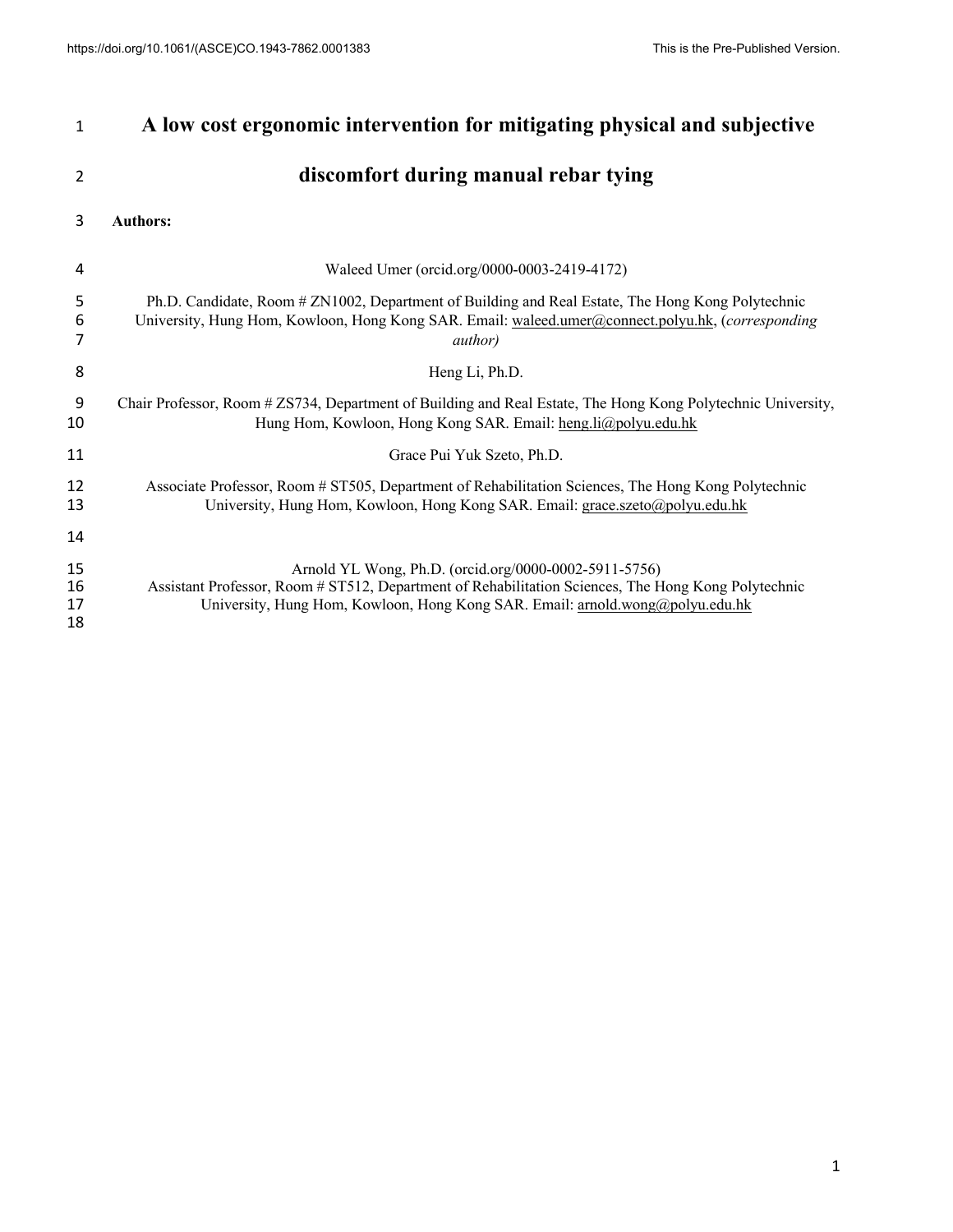# **Abstract**

 The construction industry around the globe is facing a massive predicament of work-related musculoskeletal disorders (MSDs), largely attributed to the excessive physical exertion at worksites. While ergonomic interventions are suggested to be an effective approach to mitigate such routine exertion, these ergonomic interventions should be task specific given the unique characteristics of each trade (such as rebar work; a construction trade with a high prevalence rate of MSDs). Despite numerous potential interventions available for rebar workers, none of them have been widely adopted, especially in the Asian market. After considering various reasons impeding their broad usage, the authors coined a simple ergonomic solution by attaching a low height domestic stool to the pants of rebar workers. This would allow them to sit and work instead of squatting, which is the most preferred posture in Asian cultures for working at ground level. The novel intervention was tested against squatting for various physical outcomes (i.e. muscle activity, neuromuscular fatigue, trunk kinematics and lower extremity blood circulation) and self-perceived discomfort, using a simulated rebar tying task in a laboratory. These findings demonstrate that the intervention has beneficial effects on both physical and subjective outcomes, and has a great potential in reducing work-related MSDs among Asian rebar workers. Additionally, the current study highlights that ergonomic interventions in the construction industry should be derived based on both the characteristics of specific construction trades and culture of workers.

**Keywords**

Construction ergonomics; Rebar tying; Occupational safety and health; Biomechanical evaluation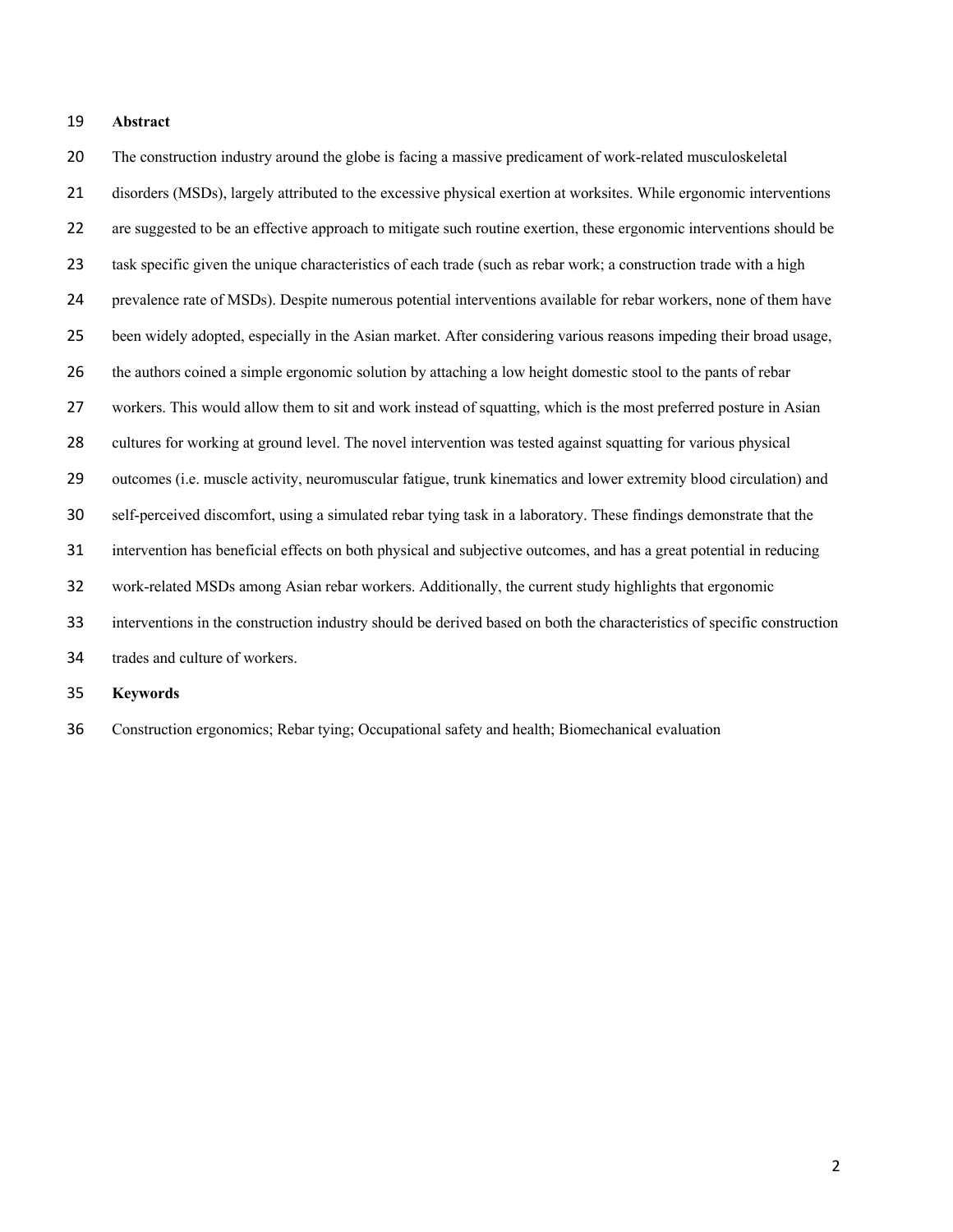#### **Introduction**

 Work-related Musculoskeletal disorders (MSDs) are a substantial burden on the construction industry. A recent systematic review (Umer et al. 2017a) found that more than 50% of the construction workers suffer from symptoms of low back MSDs annually around the globe. The review also noted that approximately one-third of the construction workforce face symptoms of knee, shoulder and wrist MSDs. These MSDs impose substantial direct and indirect costs (Lehtola et al. 2008), work absenteeism (Rinder et al. 2008), schedule delays and lost time claims to the industry (Inyang et al. 2012). Multiple studies have reported the high direct and indirect costs of traumatic and non-traumatic MSDs in the construction industry (Pandey et al. 2012), including loss of productivity (van der Molen et al. 2009), increased insurance premium (Inyang et al. 2012) and permanent disability (Welch et al. 2009). During the year 2014, MSDs resulted in one-third of all work absenteeism related to illness and injuries in the US construction industry (BLS 2015). In Canada, Alberta Construction Safety Association reported that 41.9% of all accepted lost time claims and 46.8% of total injury claims were related to MSDs in 2008 (ACSA 2009). Work-related MSDs among construction workers are highly related to physically demanding work tasks (Cheng et al. 2013), which exposes these workers to numerous ergonomic risk factors. These risk factors include heavy lifting and carrying, jerky movements, vibrations, and repetitive works in prolonged awkward work postures (Buchholz et al. 1996; Forde and Buchholz 2004; Umer et al. 2017b; Welch et al. 2009). These factors overload the workers` musculoskeletal system and increase the workers` vulnerability to work-related MSDs (Inyang et al. 2012). By reducing or eliminating these risk factors, the propensity of work-related MSDs can be controlled. It is generally agreed that effective technological and ergonomic interventions are crucial for the mitigation of prevalent MSDs in the construction industry (Lehtola et al. 2008; Rinder et al. 2008). However, since each construction trade has a unique set of tasks that may expose the workers to specific ergonomic risk for certain MSDs (Choi et al. 2014), ergonomic interventions should be task specific (Wang et al. 2015; West et al. 2016). Among workers in different construction trades, rebar workers are highly vulnerable to MSDs because of their task

 contents (Ontario data:1994-1998; Schneider and Susi 1994; Silverstein and Kalat 1999). In particular, manual rebar workers frequently need to bend forward in stooping or squatting posture in order to tie reinforcement bars with metal tie-wires on the floor (Dababneh et al. 2000). Observational ergonomic studies have revealed that rebar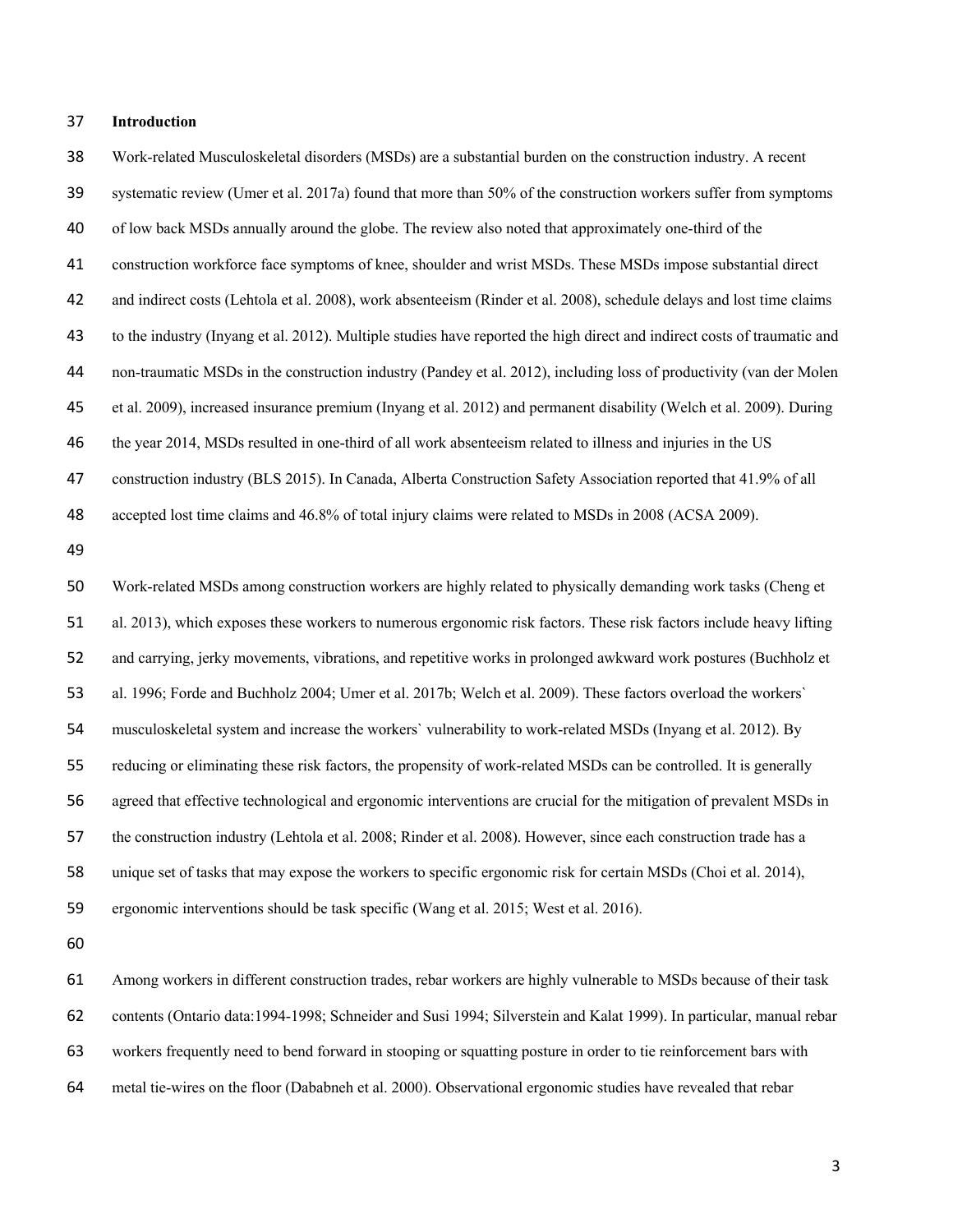workers remain in non-neutral trunk postures for up to 58% of the workday when they opt for stooping (Buchholz et al. 2003; Forde and Buchholz 2004; Saari et al. 1978). A recent biomechanical study also found that rebar tying in a stooping posture led to flexion-relaxation phenomenon of lower back, which deactivates back muscles and may result in increased loading stress on passive torso tissues (e.g. ligaments or facet joint capsules) (Umer et al. 2017b). As such, prolonged and repetitive highly flexed trunk posture is known to be a risk factor for back MSDs (Garg 1992; McGill and Kippers 1994; Neumann et al. 1999). In Asian culture, squatting is preferred to stooping for rebar tying (Chung et al. 2003; Jung and Jung 2008). In such posture, lower extremities are subjected to surge in postural load (Buchholz et al. 1996; Genaidy et al. 1994). Since squatting increases the contact pressure at knees at the end- range of knee flexion, this biomechanical factor can increase the risk of knee MSDs (Kivimäki et al. 1992; Thun et al. 1987). Additionally, squatting posture may affect the blood circulation of lower extremities (Basmajian and Deluca 1985), which may cause discomfort or compromise functional performance of workers. Given that many postural-related physical risk factors are modifiable, task-specific ergonomic interventions should be implemented (Forde et al. 2005; Vi 2003) to alleviate the high physical workload of manual rebar tying.

 To reduce physical workload of the trunk and knees during rebar tying, different commercially available wearable ergonomic devices may be used although the adoption rate is low (Weinstein et al. 2007). These ergonomic 81 interventions include, but are not limited to, Bending Non-Demand Return (BNDR) (Ulrey and Fathallah 2013), Happyback (ErgoAg Company, Aptos, CA) and Personal Lift Assist Device (PLAD) (Lotz et al. 2009). These exoskeletons provide anti-gravity moment to reduce trunk muscular workloads. Although these devices were primarily designed for the agriculture and manufacturing industry rather than the construction industry, the inventors claim that these devices can be used in other physically demanding jobs (e.g. rebar tying) (Ulrey and Fathallah 86 2013). However, rebar workers rarely use these devices (especially those working in the fastest growing Asian 87 construction market, Horta et al. 2013). To understand the reasons for not adopting these interventions by Asian rebar workers, one of the authors (WU) interviewed four veteran construction project managers in Hong Kong, who have been working in the Asian industry for at least 20 years. These managers were chosen because their experience in project management and their knowledge on construction work-site characteristics, workers` behavior, work demands of construction tasks enabled them to provide comprehensive and pragmatic overview on our interested issues. The interviews revealed several reasons for the reluctance in adopting ergonomic interventions in the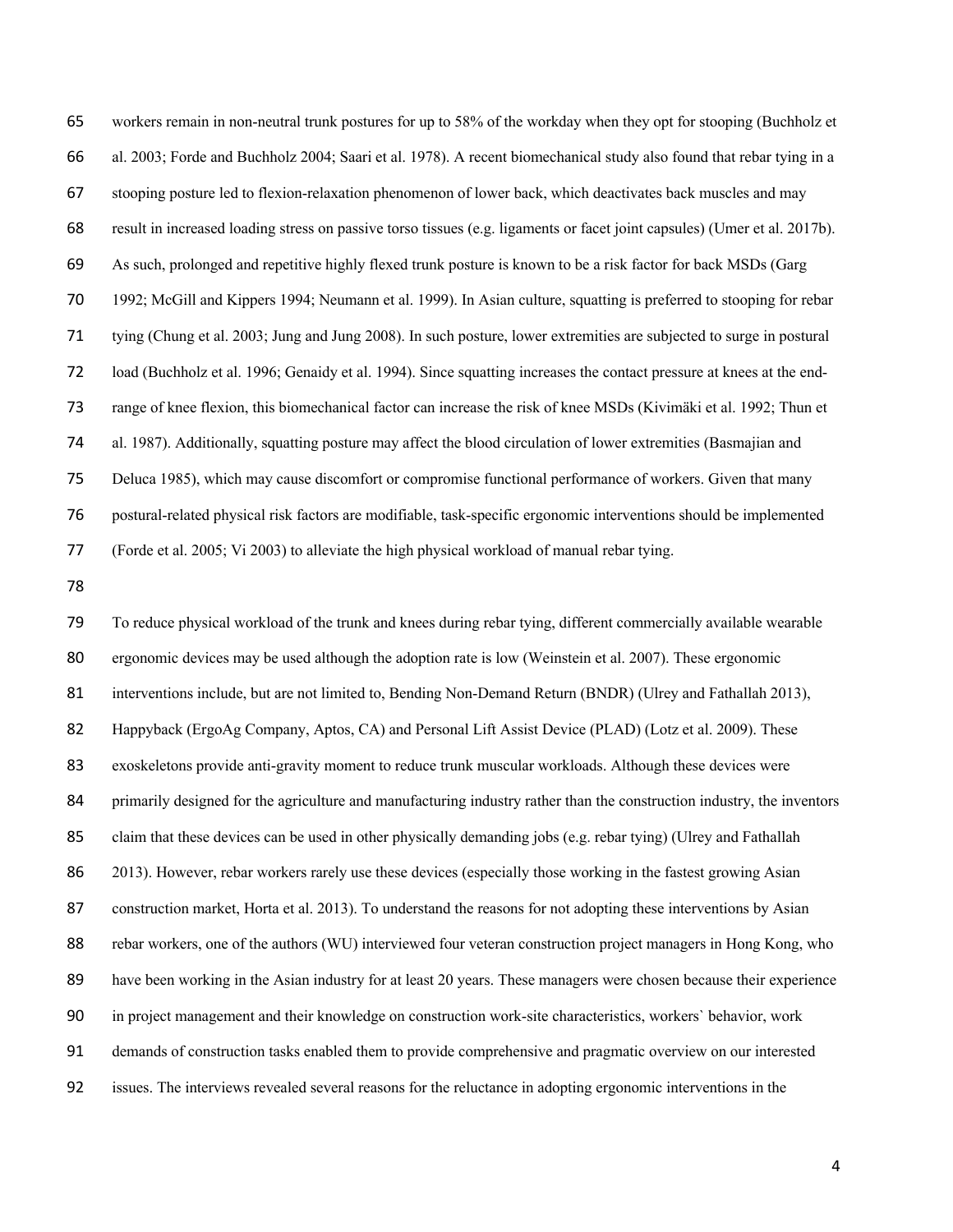industry: inability to use these devices in squatting, high cost, difficulty in handling and storing these tools, and difficulty in repairing and maintenance. Importantly, rebar workers dislike wearing any ergonomic tools that irritate their body parts during the hot and humid season, which is common in Asia. To reduce the physical discomfort of Asian workers during rebar tying in squatting, it is essential to develop a low cost and comfortable wearable ergonomic tool. To this end, the authors derived an idea of attaching a stool (10 to 15 cm height) to the pants of rebar workers using self-adhesive Velcro straps (Fig. 1). This inexpensive tool allows the workers to work in a low sitting posture instead of squat. Having discussed with the interviewed project managers, they unanimously supported the use of this pragmatic tool. Accordingly, the objective of the present study was to compare the physical and subjective responses of asymptomatic individuals during simulated rebar tying in low sitting and squatting. The findings might have a great potential to improve the health and practice of rebar workers. **[Fig. 1] Methods** *Participants* To evaluate the effectiveness of the "squatting-stool" for rebar tying, fourteen healthy male participants aged between 18 and 40 years were recruited. The exclusion criteria were a previous history of cardiac and pulmonary disorders, current disability of lower back and lower extremity (identified using modified Oswestry Disability Index scores > 20%, Wong et al. 2015), and inability to rate discomfort using self-perceived discomfort ratings (Gescheider 1985; Han et al. 1999). The experimental procedures were approved by the Human Research Ethics Committee of The Hong Kong Polytechnic University. *Experimental Procedure* The current experiment adopted a randomized crossover study design in a single visit. Following the detailed explanation of the experiment, written consent was sought from eligible participants. While surface electromyography (sEMG) was used to measure trunk and leg muscle activity, motion sensors and oximeter were used to monitor trunk movement and leg blood circulation, respectively. Prior to the simulated rebar tying task, participants performed a series of reference isometric contraction (RIC) tests of trunk and leg muscles in order to estimate the post-task muscle fatigue (Fig. 2). Participants were then randomly assigned to perform the simulated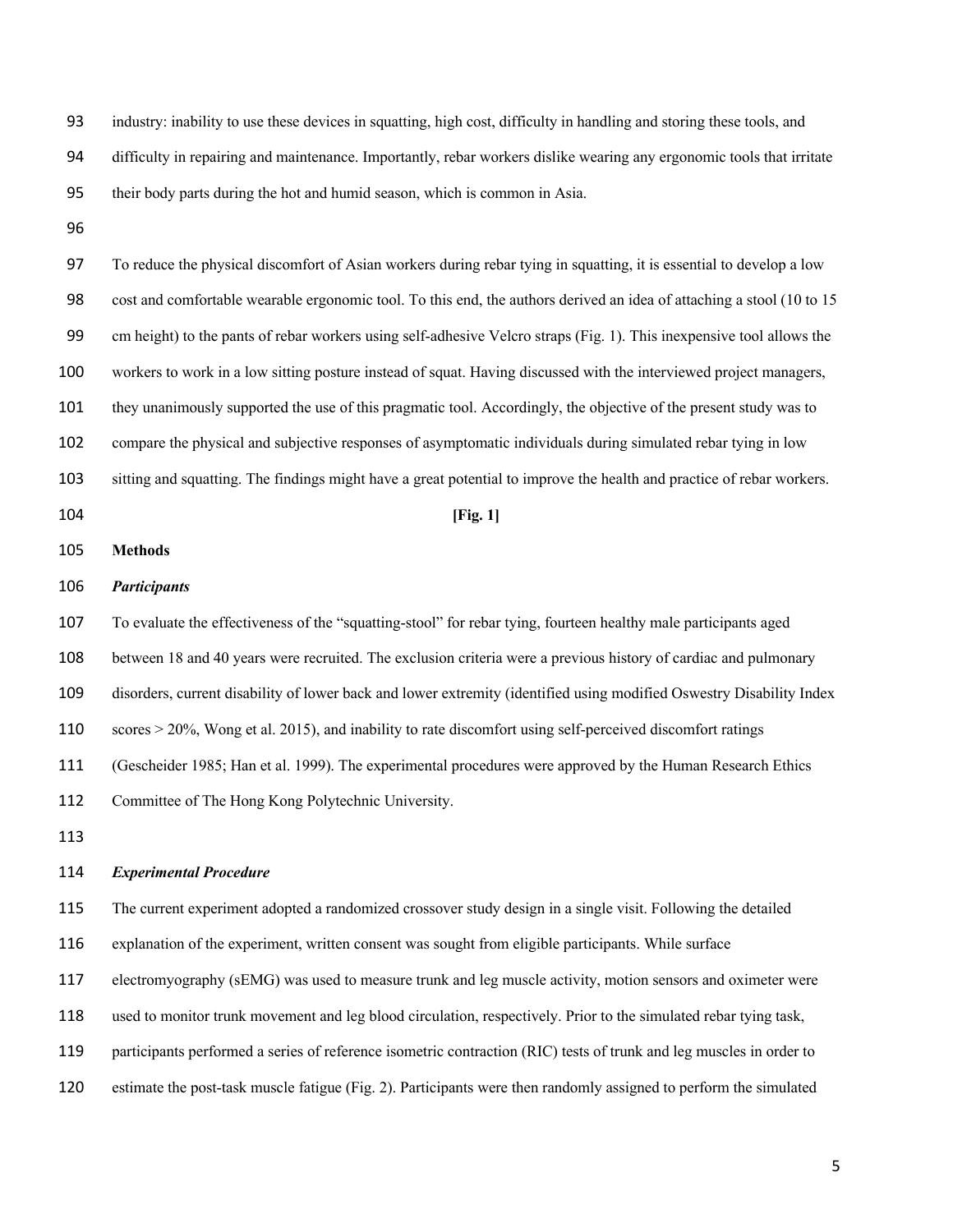| 121 | rebar tying task for 12.5 minutes in one of the two postures: (1) squatting; and (2) low sitting (stool-squatting).      |
|-----|--------------------------------------------------------------------------------------------------------------------------|
| 122 | Participants needed to report their self-perceived discomfort every 2.5 minutes throughout the rebar tying task.         |
| 123 | Participants underwent the RIC tests immediately after the task to evaluate muscle fatigue. Thereafter, participants     |
| 124 | were given a 20-minute sitting break before repeating the entire testing procedures with the untested posture.           |
| 125 | [Fig. 2]                                                                                                                 |
| 126 | <b>Reference Isometric Contractions (RICs)</b>                                                                           |
| 127 | Each participant performed three 5-second RICs involving the lower back, thigh and calf muscles. A 5-second rest         |
| 128 | was given between contractions (Lotz et al. 2009). The primary purpose of the RIC test was to compare post-task          |
| 129 | changes in median frequency (MF) of sEMG signals of different muscles, where decrease in MF indicated muscle             |
| 130 | fatigue (as explained in the section <i>Muscle Activity</i> below). Secondly, the amplitude of sEMG signals of different |
| 131 | muscles during the pre-task RIC test was used to normalize the respective sEMG signals collected during the              |
| 132 | simulated rebar tying task (see below).                                                                                  |
| 133 |                                                                                                                          |
| 134 | The RIC test of lower back muscles involved a modified Sorensen test (Coorevits et al. 2008; Dedering et al. 2000;       |
| 135 | Mannion and Dolan 1994). Specifically, the participant laid prone on a bench such that his upper body was                |
| 136 | unsupported (i.e. outer border of the anterior iliac crest was at the edge of the bench) (Fig. 3a). The participant was  |
| 137 | instructed to keep his hands touching his ears with elbows out to the side at the same level as the trunk, during the    |
| 138 | test. An examiner fixated the participant's legs during the test.                                                        |
| 139 | [Fig. 3]                                                                                                                 |
| 140 | To perform RIC test of the thigh muscles, the participant was instructed to perform three forward lunges with            |
| 141 | alternative legs (Pincivero et al. 2000). The participant should keep his back straight, arms beside the body, and the   |
| 142 | non-lunging (rear) knee slightly off the ground during the lunges (Fig. 3b). The lunge distance of each participant      |
| 143 | should be equal to the distance between the anterior superior iliac spine and the respective medial malleolus.           |
| 144 |                                                                                                                          |
| 145 | The RIC test of calf muscles involved the performance of an alternative heel rise of each leg (Kasahara et al. 2007;     |
| 146 | Österberg et al. 1998). The participant raised his heel off the ground (Fig. 3c) while he could touch his index fingers  |
| 147 | slightly against a wall for balance.                                                                                     |
| 148 |                                                                                                                          |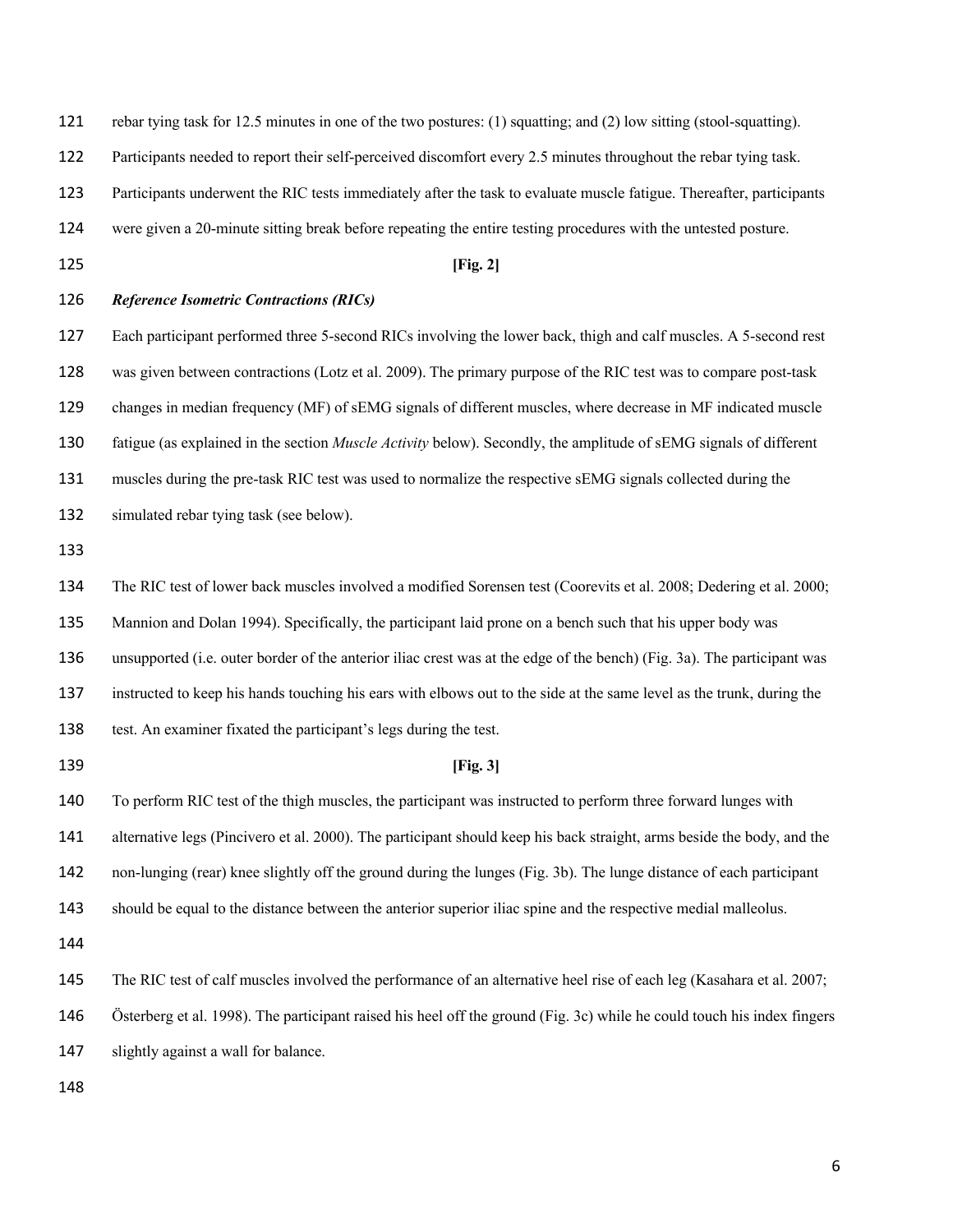## *Simulated Rebar Tying*

 The simulated rebar tying tasks could be performed with or without a stool. To meet individual comfort, participants could choose a plastic stool, either 10cm or 15cm high. Although the originally planned duration of rebar tying task was 20 minutes, the pilot testing on two participants revealed that participants requested to stop the task before the stipulated time due to extreme discomfort. As such, the duration of rebar tying was shortened to 12.5 minutes in each posture. 12.5 minutes was chosen because it was a multiple 2.5 minutes (the time interval for evaluating self-perceived discomfort ratings).

 The simulated rebar tying was conducted on a mesh of 5 by 5 plastic pipes of 1.2m length, separated from each other by a center-to-center distance of 20cm as described elsewhere (Umer et al. 2017b). Participants were instructed to repetitively tie rebar using pigtail tool and tie-wires in the first three rows of the simulation setup unless the stipulated time had elapsed. To evaluate the effects of prolonged squatting/low sitting posture on the participant's physical responses, the participant was not allowed to significantly alter the body posture and position (e.g. standing up). However, slight movements were allowed to accomplish the task.

#### *Measurements*

# *a. Muscle Activity*

 The trunk and leg muscle activity was measured by a 16-channel wireless surface electromyography (sEMG) system (TeleMyo, Noraxon USA, Arizona). Five pairs of muscles were evaluated including bilateral lower back muscles (lumbar erector spinae at the L3 level, and lumbar multifidus at the L5 level), bilateral anterior thigh muscles (rectus femoris) and bilateral calf muscles (gastrocnemius lateralis and gastrocnemius medialis). Surface electrodes were adhered to target muscle locations as recommended by *Surface ElectroMyoGraphy for the Non-Invasive Assessment of Muscles* (SENIAM, 2005, Fig. 4). Standardized skin preparation (including shaving, abrading with sandpaper and 172 cleaning with alcohol swabs) was performed on the target sites to ensure the skin impedance below 10k $\Omega$ . Disposable bipolar electrodes with a diameter of 15mm and an inter-electrode distance of 20mm were used. The sampling rate and common mode rejection ratio were 1,500 Hz and 100 dB, respectively. The sEMG activities of all muscles during RIC tests and rebar tying tasks were measured. **[Fig. 4]**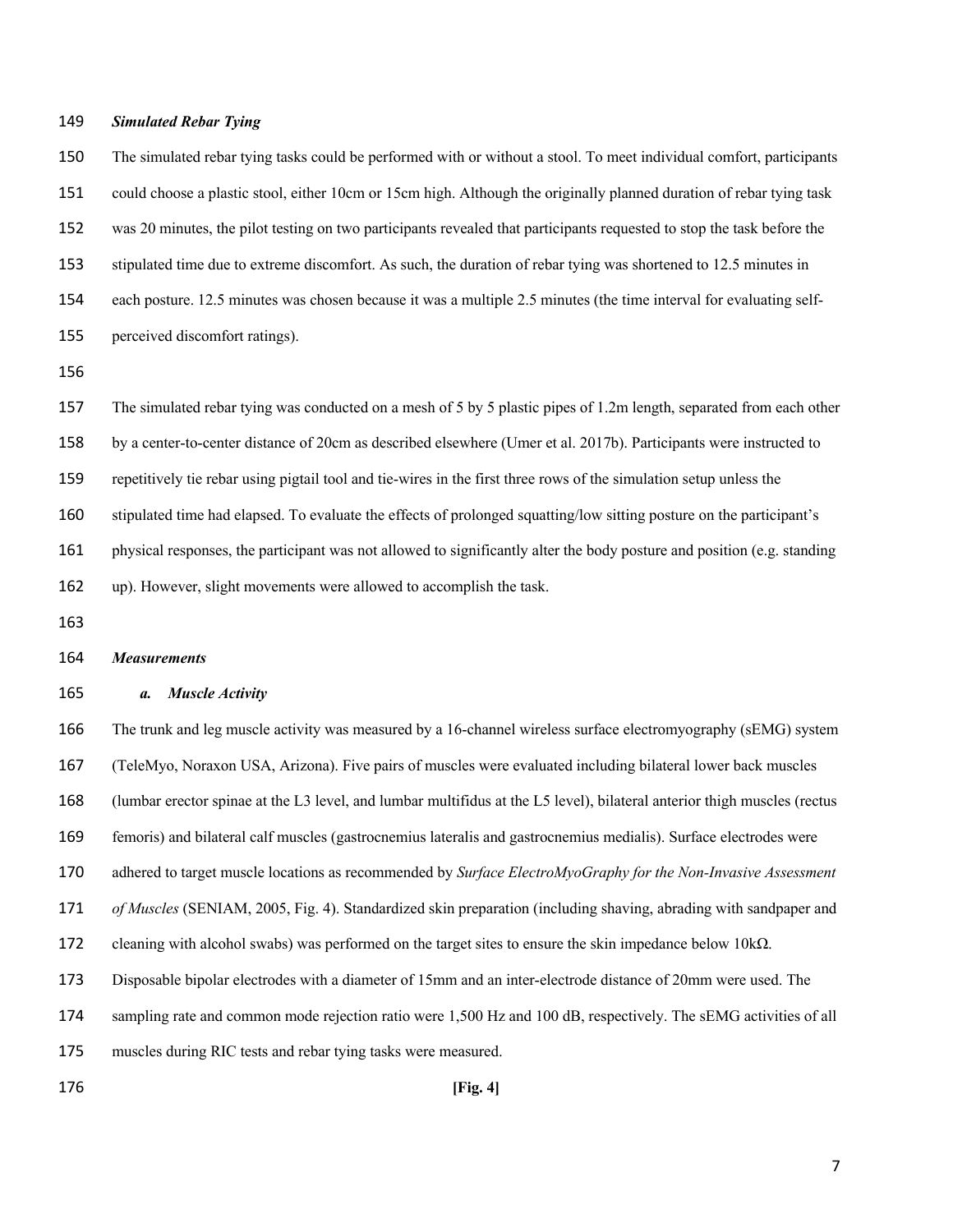Muscle fatigue secondary to rebar tying was estimated from the decrease in MF of sEMG signals during the RIC tests before and after the task (Basmajian and Deluca 1985; Mannion and Dolan 1994; Potvin and Norman 1993). This method has been widely used in biomechanical studies to quantify neuromuscular fatigue of lumbar (Coorevits et al. 2008; Mannion and Dolan 1994), thigh (Longpré et al. 2015; Pincivero et al. 2000) and calf muscles (Kasahara et al. 2007; Wim Ament et al. 1993) during functional tasks. *b. Trunk Kinematics* Spinal movements during the rebar tying task were captured by the MyoMotion system (Noraxon USA, Arizona). Three motion sensors were placed at the T4, T12 and S1 spinous processes (Fig. 4). The spinal segment between T4 and T12 was defined as the thoracic spine whereas the segment formed between T12 and S1 sensors was determined as the lumbar spine. Motion data was sampled at 100 Hz. An examiner first guided each participant to maintain an erect standing posture, where the thoracic and lumbar angle was calibrated as zero degree. The trunk segmental flexion angle measured during rebar tying were referenced to this calibration. *c. Lower Extremity Blood Circulation* 192 Blood circulation in the lower extremities was indirectly quantified by measuring the oxygen saturation level  $(SpO<sub>2</sub>)$  in arterial blood using an oximeter. A perfusion resistant sports grade oximeter (MightySat Pulse Oximeter 9900, Masimo Corporation, Irvine, CA) was placed on the right big toe and data was collected at a rate of 0.5 Hz. The big 195 toe was cleaned by alcohol swabs prior to placing the oximeter for continuous monitoring of  $SpO<sub>2</sub>$  levels during rebar tying. Initially, this measurement was not planned in the experiment. However, during the pilot trial on two participants, they complained of numbness in their legs after a few minutes of squatting. As squatting posture is known for decreasing blood circulation in lower extremities (Basmajian and Deluca 1985), the leg numbness experienced by the participants might be associated with compromised blood circulation (Ogata and Whiteside 1982; Skobelkin et al. 1990), As such, blood circulation measurement was added in the current study.

#### *d. Self-perceived Discomfort*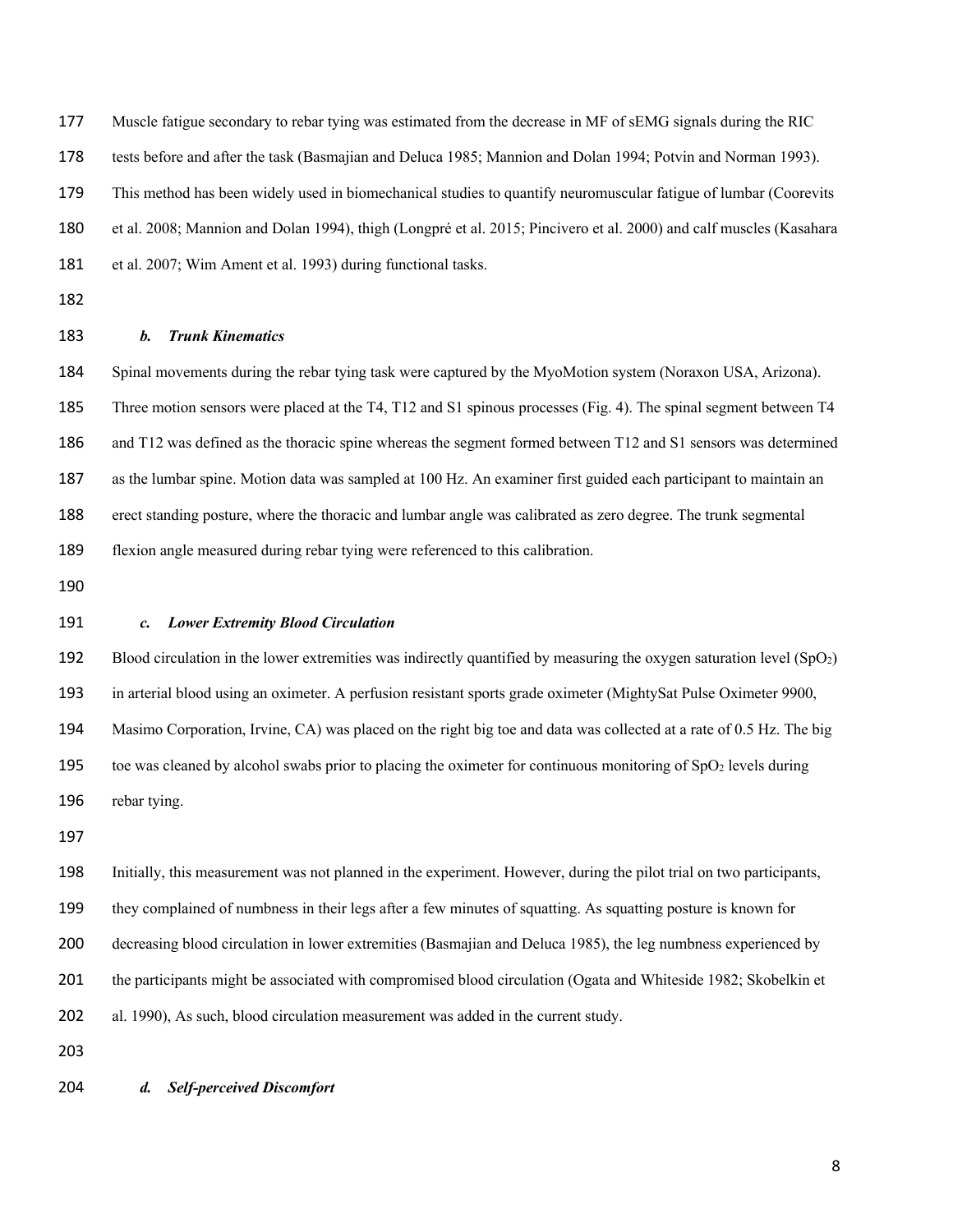The subjective perceived discomfort of each participant was measured by the method of Magnitude Estimation. Magnitude Estimation has been widely used to estimate perceived discomfort in psychophysical research (Chung et al. 2003). In the current study, participants utilized whole numbers to rate discomfort levels in various parts of the body (lower back, upper legs, lower legs, and whole body) every 2.5 minutes. The participants chose any arbitrary number (such as zero) to express their discomfort at the beginning of each task. As the task continued and the discomfort increased, the participant could continue to report higher numbers (such as 40, 50, 100 and so on) at each time point, to indicate the heightened self-perceived discomfort (Han et al. 1999). To compare the discomfort rating among participants, min-max normalization was used where minimum and maximum discomfort values were used as references for normalization (Chung et al. 2003). The normalized self-perceived discomfort was calculated as follow

$$
PD_{ij} = \frac{x_{ij} - Min_j}{Max_j - Min_j} \times 100\%
$$

216 where  $PD_{ij}$  is the normalized self-perceived discomfort rating for  $i^{\text{th}}$  reading of the  $j^{\text{th}}$  participant,  $x_{ij}$  is the non-217 normalized  $i^{\text{th}}$  discomfort rating for the  $j^{\text{th}}$  participant, *Min<sub>j</sub>* and *Max<sub>j</sub>* are minimum and maximum discomfort rating 218 perceived by the  $j<sup>th</sup>$  participant throughout the experiment.

 To evaluate the participant's capability in making correct ratio judgments for Magnitude Estimation, two protocols of "line production" and "numerical estimation" were used. For "line production", the participant was instructed to draw seven lines with appropriate lengths to represent seven given random numbers. For "numerical estimation", the participant was asked to estimate the length of seven presented lines (Chung et al. 2003). Separate linear regression analyses were performed for the two protocols by logarithmic plotting of the information provided by the examiner (i.e. random numbers or the length of lines) versus the corresponding participant's responses (Han et al. 1999). If the slopes (i.e. regression coefficients) of the two lines of a given participant were not significantly different from the 227 value of 1.0 (Gescheider 1985), the participant was deemed to be able to make correct ratio judgements. Elsewise, the corresponding data was not included in data analysis.

#### **Data Processing**

Noraxon MyoResearch MR3.8 (Noraxon USA Inc., USA) software was used for all sEMG signal processing. Raw

sEMG data during rebar tying were filtered to remove electrocardiography signals using adaptive filter methods,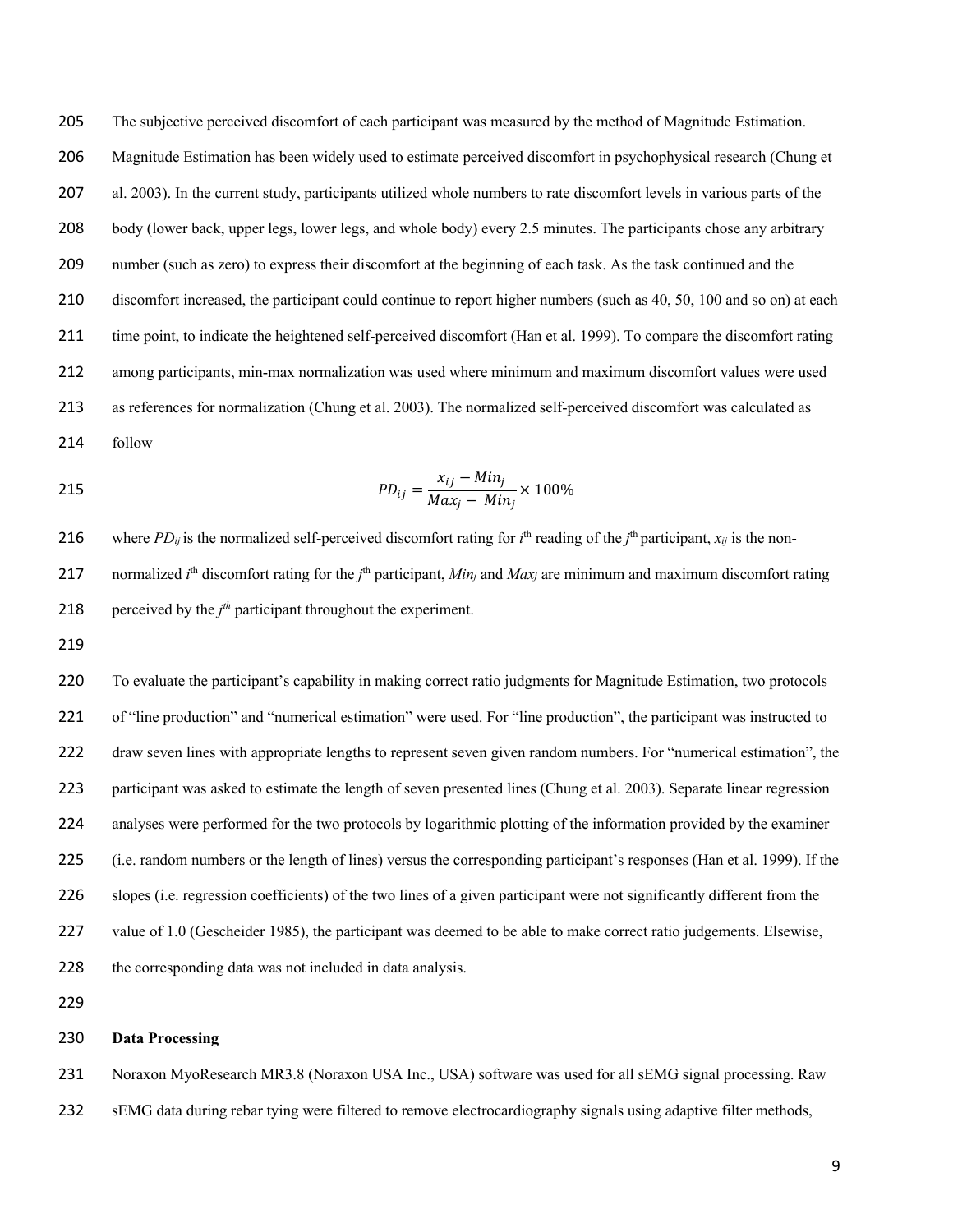bandpass filtered at 20-500 Hz, notched filtered at 50 Hz to remove electrical noise, and then smoothen using 50 ms root mean square (RMS) moving window (Xie et al. 2015). The maximum sEMG signal of a given muscle during the pre-task RIC test was identified by applying a moving window of 1000ms with a step size of 50ms to the sEMG signals. To enable between-participant comparison, the sEMG data of each muscle recorded during rebar tying was normalized to and expressed as the percentage of the respective maximum sEMG signal at the pre-task RIC test (%RIC).

 Amplitude Probability Distribution Function (APDF) was used to compare the muscle activity in the two rebar tying postures. Specifically, 50% APDF was used to indicate average muscle activity during the rebar tying task (Xie et al. 242 2015). Although sEMG data were captured from both sides of muscles, paired t-tests with false detection rate (FDR, see below) correction revealed no significant difference in the amplitude of sEMG signals from both sides of any given muscle. Therefore, left and right side values were averaged for further statistical analysis.

 To calculate MF from a raw sEMG power spectrum, each 5-second RIC test was divided into five 1-second segments (without overlapping). A Hanning window was applied to the sEMG signals of each 1-second segment followed by the calculation of MF using Fast Fourier Transformation. The five MF values during each RIC test were averaged to obtain a single MF value (Lotz et al. 2009). As three repetitions of RIC tests were performed for each muscle, MF values of these three RIC tests were averaged for subsequent statistical analysis (Lotz et al. 2009). The post-task MF value of each muscle was then normalized to pre-task MF values (considered as 1.0) to identify fatigue.

 Spinal movement data from the motion sensors were smoothened using Kalman filter prior to statistical analysis. The average thoracic, lumbar, and total trunk flexion angles at 50% APDF of the two rebar tying postures were 256 compared. Blood oxygen saturation  $(SpO<sub>2</sub>)$  values obtained through oximeter were unfiltered. The temporal changes 257 in SpO<sub>2</sub> values between the two rebar tying postures were estimated from the differences in SpO<sub>2</sub> values at  $10\%$ , 50% and 90% APDF.

**Statistical Analysis**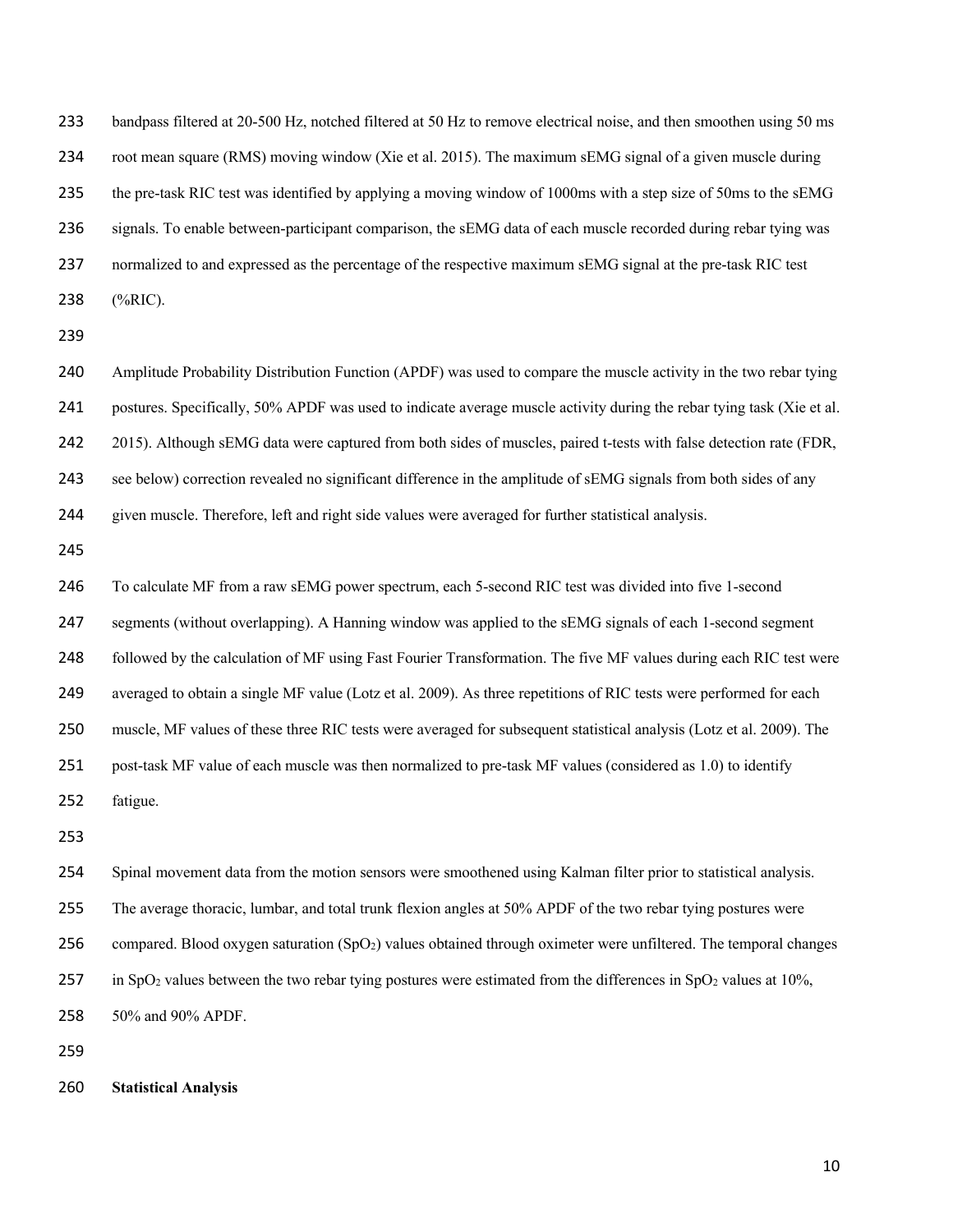| 261 | Table 1 summarizes various statistical tests conducted on different variables of interest in the current study. Multiple                     |
|-----|----------------------------------------------------------------------------------------------------------------------------------------------|
| 262 | paired t-tests with false detection rate (FDR) correction were used to compare the between-posture difference in the                         |
| 263 | average sEMG activity (50% APDF) of various muscles. FDR was chosen instead of the overly conservative                                       |
| 264 | Bonferroni adjustment because it was more suitable for multiple comparisons (Benjamini and Hochberg 1995; Lotz                               |
| 265 | et al. 2009). One-way repeated measures analyses of variance (ANOVA) were used to explore the differences in the                             |
| 266 | normalized pre- and post-rebar tying MF values. Rebar tying postures were chosen as the independent variable,                                |
| 267 | whereas pre- and post-task MF values were the dependent variables. Post-hoc tests involved paired t-tests with FDR                           |
| 268 | correction. Similarly, the differences in the spinal flexion angles and SpO <sub>2</sub> values between the two rebar tying                  |
| 269 | postures were analyzed by multiple paired t-tests with FDR correction. Two-way repeated measures ANOVA was                                   |
| 270 | used to investigate the effect of time and stool condition (independent variables) on the normalized self-perceived                          |
| 271 | discomfort ratings (dependent variable). Significant main effects were explored by using paired t-tests. SPSS                                |
| 272 | (version 19.0, IBM Corporation, Armonk, NY) software was used for the statistical analysis with significance value                           |
| 273 | set at $p < 0.05$ .                                                                                                                          |
| 274 | [Table 1]                                                                                                                                    |
| 275 |                                                                                                                                              |
| 276 | <b>Results</b>                                                                                                                               |
| 277 | The fourteen participants (including two participants in the pilot testing) had a mean age of 27.6 years (SD $\pm$ 4.2                       |
| 278 | years, 10 participants aged between 20 and 29 years and 4 participants aged between 30 and 39 years) and BMI 22.7                            |
| 279 | $\text{kg/m}^2(\text{SD} \pm 1.5 \text{ kg/m}^2)$ . The mean and standard deviation of the participants' Oswestry Disability Index score was |
| 280 | $2.3 \pm 4.0\%$ . All participants chose the stool with a height of 15 cm. When tested, all participants were found able to                  |
| 281 | make correct ratio judgements.                                                                                                               |
| 282 |                                                                                                                                              |
| 283 | <b>Muscle Activity</b>                                                                                                                       |
| 284 | Fig. 5 demonstrates the normalized $50th$ percentile sEMG amplitudes of the various muscles (along with standard                             |
| 285 | deviations) during rebar tying in the two postures. The average sEMG activities of different muscles during rebar                            |
| 286 | tying varied between 1.2% and 3.8%RIC. The lumbar muscles tended to show the least activity whereas                                          |
| 287 | gastrocnemius lateralis muscles showed the highest magnitude of activity.                                                                    |
| 288 | [Fig. 5]                                                                                                                                     |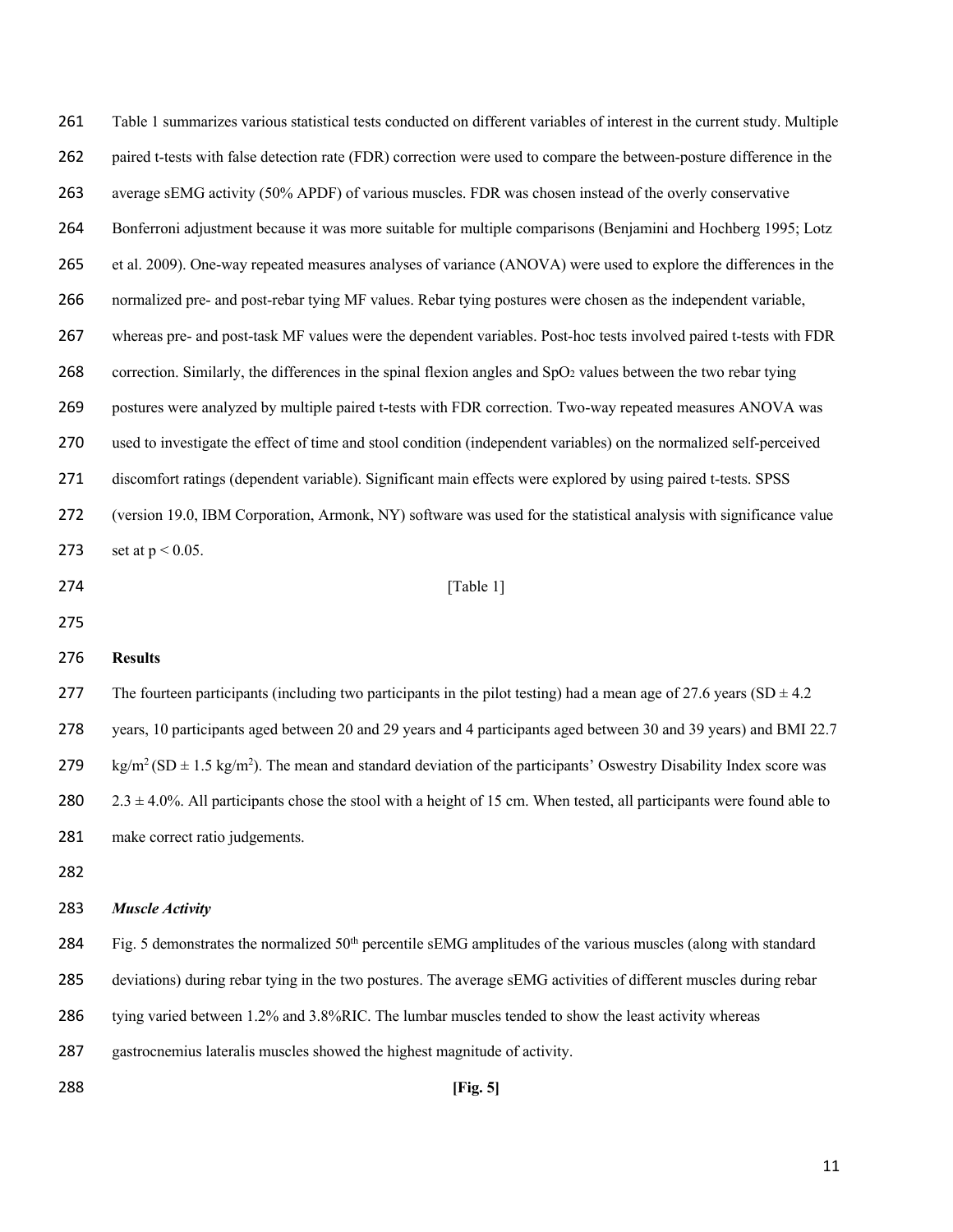Lower back muscles (i.e. lumbar erector spinae and multifidus) and the calf muscle - gastrocnemius medialis exhibited no significant difference in activity during rebar tying in the two postures. The thigh muscle, rectus femoris, tended to have a higher absolute muscle activity in the squatting posture as compared to stool-squatting (a 292 mean difference of 1.6%RIC, p=0.12). On the contrary, gastrocnemius lateralis muscles showed significantly higher

293 muscle activity during stool-squatting rebar tying than squatting rebar tying task [mean difference  $= 1.6\%$ RIC (95%)

294 CI = 0.1 to 3.1%RIC)].

 The pre- and post-task changes in normalized MF in the two rebar tying postures are depicted in Fig. 6. Depending 297 on the muscles, there were variations in post-rebar tying MF values (ranging from a decrease of 4.3% in right lumbar erector spinae after stool-squatting to an increase of 3.9% in right gastrocnemius lateralis after squatting rebar tying). However, one-way repeated measures ANOVA revealed no significant temporal changes in pre-task, post-squatting, and post-stool-squatting MF.

#### **[Fig. 6]**

#### *Trunk Kinematics*

 The average total trunk flexion angles at 50% APDF were 57.3º and 66.0º for rebar tying with and without stool, respectively (Fig. 7). For both rebar tying postures, the average total trunk flexion angles were mainly contributed 305 by lumbar flexion (average values of  $43.0^\circ$  to  $48.8^\circ$ ), whereas thoracic flexion only contributed to less than  $18^\circ$  in both postures. Squatting demonstrated significantly larger thoracic, lumbar, and total trunk flexion angles as 307 compared to stool-squatting rebar tying. Specifically, the mean difference was  $3.0^{\circ}$  for thoracic flexion (95% CI = 308 0.2° to 5.7°), 5.8° for lumbar flexion (95% CI = 1.3° to 10.3°) and 8.7° for total trunk flexion (95% CI = 5.6° to 11.9º).

## **[Fig. 7]**

### *Lower Extremity Blood Circulation*

Fig. 8 depicts the lower extremity SpO2 values at 10%, 50% and 90% APDF of the two rebar tying postures. The

SpO2 values varied from 73.9% to 96.8%. Regardless of the APDF percentile chosen for the comparison, rebar tying

- 314 using the stool demonstrated significantly larger  $SpO<sub>2</sub>$  values than rebar tying in squatting. Specifically, the mean
- 315 difference in SpO<sub>2</sub> values for 10%, 50% and 90% APDF of the two rebar tying postures was 13.2% (95% CI = 5.2 to
- 316 21.2%), 10.6% (95% CI = 4.1 to 17.2%) and 7.1% (95% CI = 1.2 to 12.9%), respectively.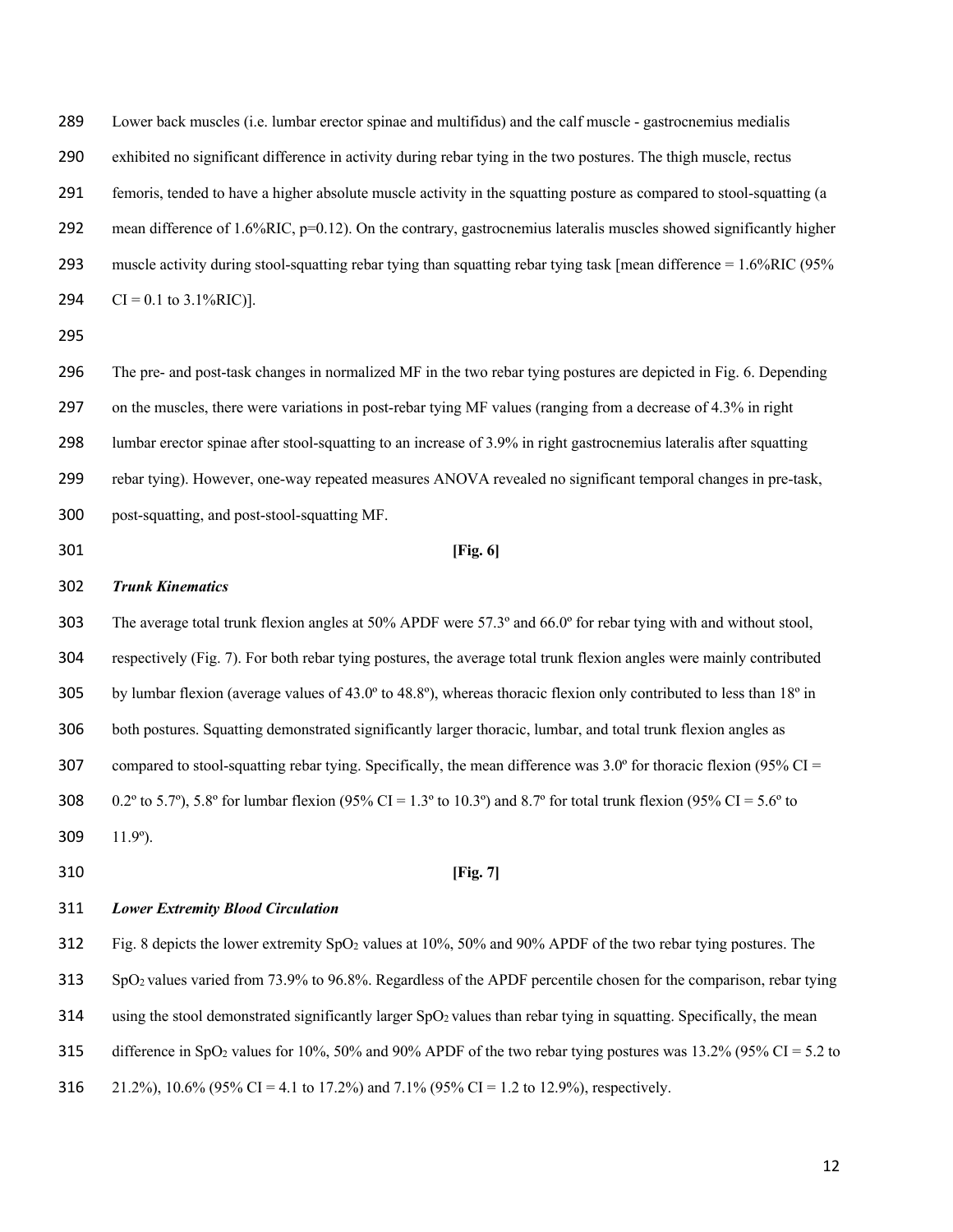# **[Fig. 8]**

| 318 | <b>Self-perceived Discomfort</b>                                                                                          |
|-----|---------------------------------------------------------------------------------------------------------------------------|
| 319 | Two-way repeated measures ANOVA revealed significant interaction between stool condition and time ( $p \le 0.01$ ,        |
| 320 | Table 2) for various body parts (i.e. lower back, upper legs, lower legs, and whole body) examined in this study.         |
| 321 | Post-hoc tests revealed that the use of a stool yielded significantly lower (better) self-perceived discomfort ratings of |
| 322 | all aforementioned body parts as compared to squatting. These differences began from the first 2.5 minutes to the         |
| 323 | end of the task (Fig. 9). The maximum difference in the normalized self-perceived rating for rebar tying with and         |
| 324 | without stool was noted at lower legs toward the end of experiments [mean difference = $65.1\%$ (95% CI = $50.8$ to       |
| 325 | 79.3%)]. On the other hand, there was minimum difference in lower back discomfort at the end of the tasks [mean           |
| 326 | difference = $23.9\%$ (95% CI = 10.0 to 37.9%)]. For upper legs and whole body, normalized self-perceived                 |
| 327 | discomfort ratings at end of the experiments varied in two rebar tying postures with a mean value of 44.5% (95% CI        |
| 328 | = 33.3 to 55.6%) and 53.9% (95% CI = 40.1 to 67.6%) respectively (Fig. 9).                                                |
| 329 | [Fig. 9]                                                                                                                  |
| 330 | [Table 2]                                                                                                                 |
| 331 | <b>Discussion</b>                                                                                                         |
| 332 | The current results indicate that multiple biomechanical and physiological measurements are necessary to                  |
| 333 | understand physical demands of occupational work tasks comprehensively. Specifically, the two rebar tying postures        |
| 334 | elicited comparable muscle activity and muscle fatigue in back and lower limb muscles. However, trunk kinematics,         |
| 335 | blood circulation and self-perceived discomfort significantly differed between the two postures. Importantly, the         |
| 336 | current findings suggest that a small change in work practice may bring significant ergonomic benefits.                   |
| 337 |                                                                                                                           |
| 338 | <b>Muscle Activity</b>                                                                                                    |
| 339 | The normalized average sEMG amplitude of various muscles during simulated rebar tying indicated that the tasks            |
| 340 | did not involve extensive muscle activity irrespective of the adopted posture (i.e. muscle activity was less than         |
| 341 | 4%RICs in all muscles) (Fig. 5). However, this does not imply that such small muscle activity cannot induce               |
| 342 | neuromuscular fatigue. Literature suggests that tasks involving sustained contractions as low as 2% of maximum            |
| 343 | voluntary contraction in the lumbar erector spinae muscles can significantly decrease tissue oxygen levels, and cause     |
| 344 | muscle fatigue that may lead to work-related MSDs in the long run (McGill et al. 2000). Further, the comparison of        |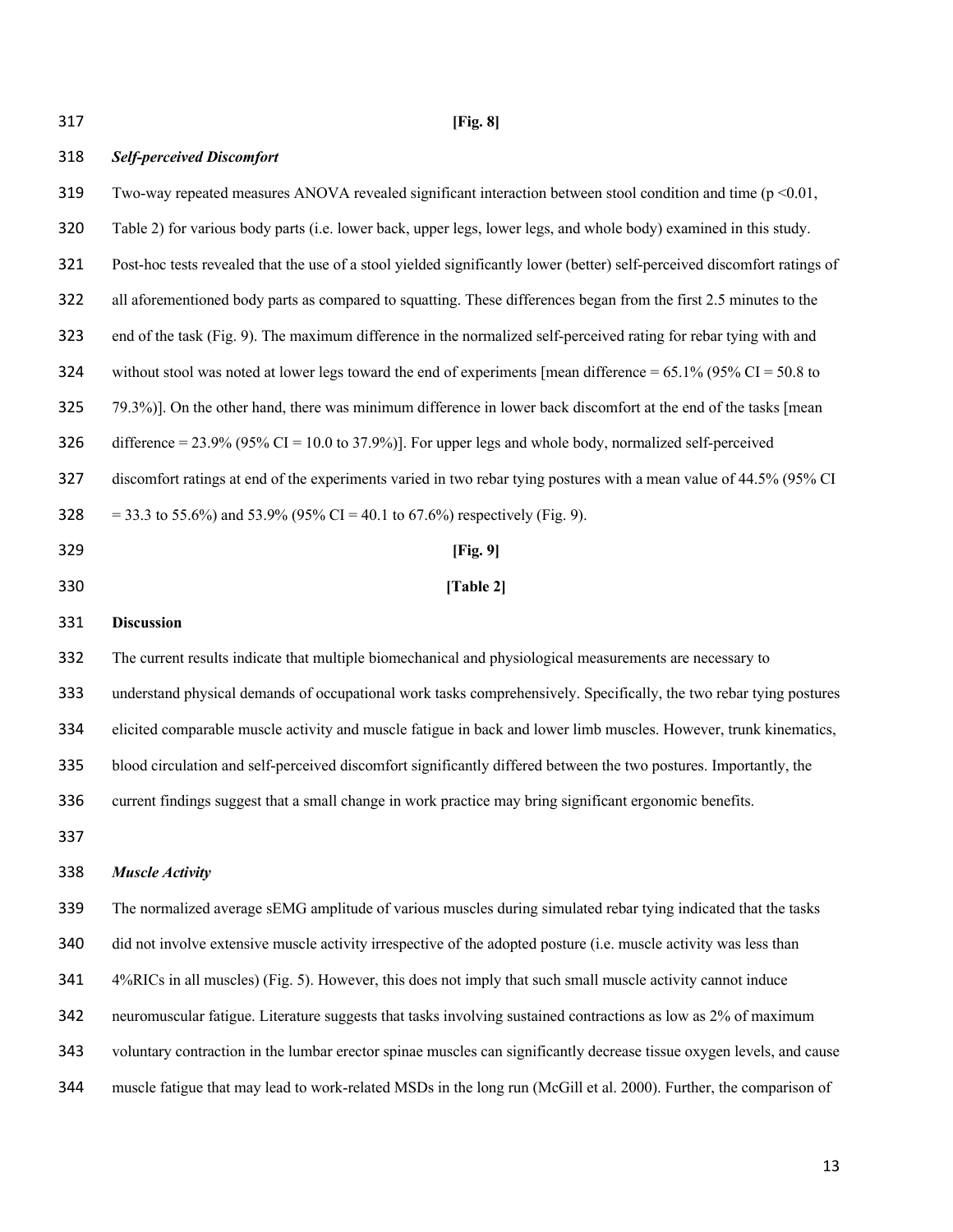muscle activity in the two rebar tying postures reveals a tradeoff between the thigh and calf muscles. Specifically, rectus femoris muscles showed larger average activity in the squatting posture whereas gastrocnemius lateralis muscles were more active during stool-squatting rebar tying. These results concur with those from Sriwarno et al. (2007) who also reported this shift in thigh and calf muscle activity between squatting and stool-squatting postures for a paper cutting task. Unfortunately, Sriwarno et al. (2007) did not investigate the neuromuscular fatigue and blood circulation of lower limbs, which might improve the understanding of differences in biomechanical and physiological demands of lower extremities in the two postures. Further, the negative MF findings suggest that both rebar tying tasks did not induce neuromuscular fatigue of lumbar and calf muscles (Fig. 6). It indicates that the increases in self-perceived discomfort following the rebar tying task (especially in the squatting posture) may be unrelated to local muscle fatigue of lower extremities.

#### *Trunk Kinematics*

 The use of a stool during stool-squatting rebar tying helped reduce the average total trunk flexion angle by 358 approximately  $9^\circ$  as compared to squatting (Fig. 7). This ergonomic tool helps restore the trunk flexion angle back to the limit (60º) recommended by the international organization for standards (ISO) for static working postures [ISO 11226:2000 (*ISO 2006*)]. Sriwarno et al. (2007) also reported a decrease in trunk flexion after using a stool for a paper cutting task as compared to squatting posture. However, their findings could not be directly compared with the present study given the discrepancy in the definitions of "trunk" in the two studies. Despite significant reduction in the total trunk flexion angle in the current study, no significant differences in the muscle activity or normalized MF values of lower back muscles between the two rebar tying postures were observed. This finding may be attributed to the flexion-relaxation phenomenon which involves myoelectric silence of lumbar paraspinal muscles when asymptomatic individuals maintain an almost fully flexed lumbar spine (McGill and Kippers 1994; Shirado et al. 1995). Literature suggests that such silence in lower back muscle activity starts at around 50º of trunk flexion (Solomonow et al. 2003). With the mean trunk flexion angle of > 55º and lower back muscle activity of < 1.5%RIC in the current study, the flexion-relaxation phenomenon might occur during both rebar tying tasks. The notion is further supported by previous studies that found a significant decrease in paraspinal muscle activity during passive sitting postures (i.e. slump sitting) as compared to active sitting (Sullivan et al. 2002, 2006).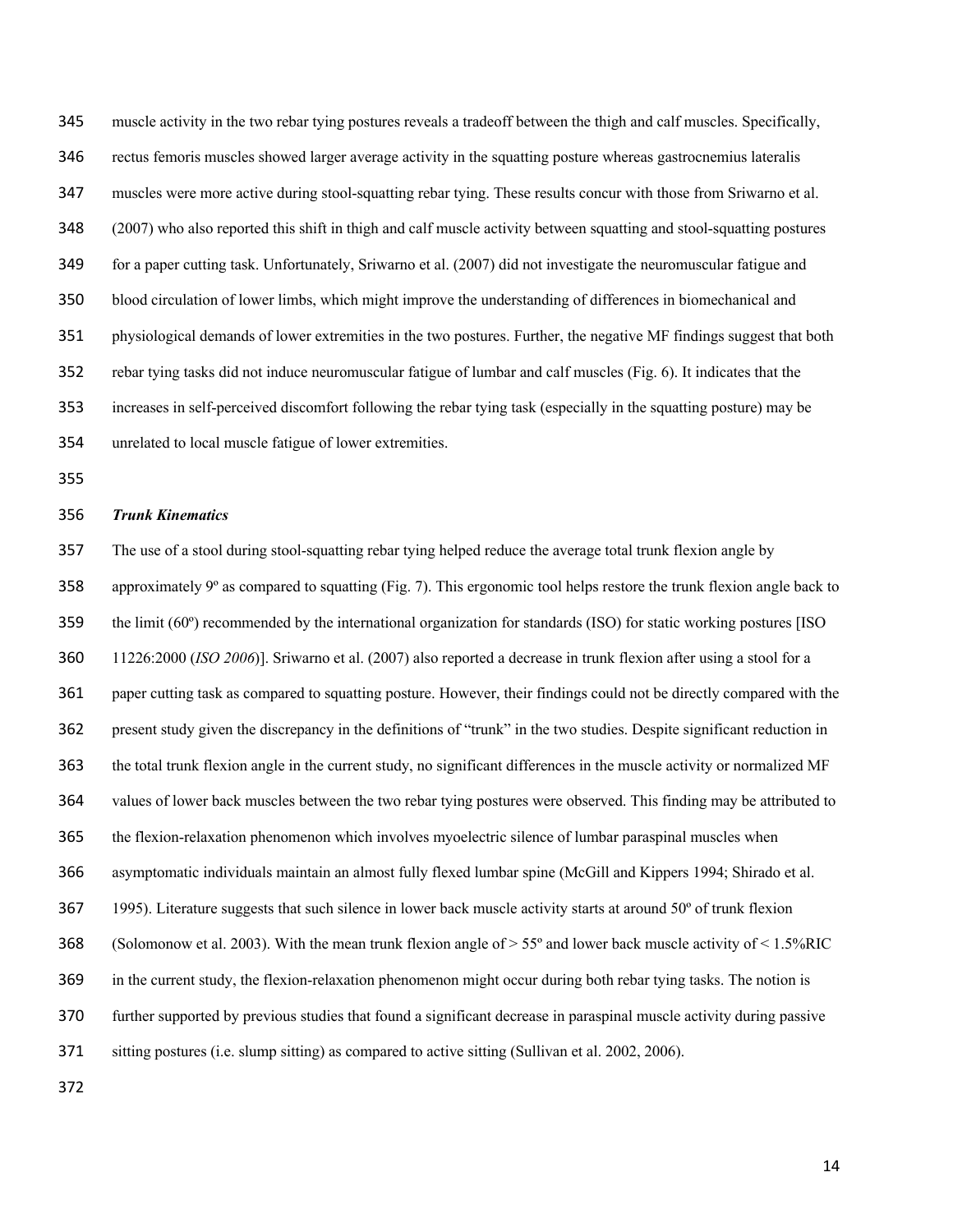#### *Lower Extremity Blood Circulation*

374 To the knowledge of the authors, no prior study has compared the lower extremity  $SpO<sub>2</sub>$  levels between the two 375 rebar tying postures. The significantly higher  $SpO<sub>2</sub>$  values of legs during stool-squatting rebar tying as compared to squatting (Fig. 8) indicate a potential temporary ischaemia of lower extremities in the squatting posture. As a result, this may reduce the oxygen supply (local hypoxia) to skeletal muscles which is necessary for their normal functioning. It is well known that reduced oxygen supply to muscle tissues can adversely affect human muscle performance (e.g. increased rate of muscle fatigue, and decreased time to exhaustion and muscle numbness (Chung et al. 2003; Cymerman et al. 1989; Hepple 2002)). The local hypoxia of lower limb muscle during squatting rebar tying might explain the significant temporal increases in self-perceived discomfort during the squatting rebar tying despite the absence of decreases in MF values. It also explains the lower self-perceived discomfort during stool- squatting rebar tying given the better blood circulation of lower extremities. 

# *Self-perceived Discomfort*

 As aforementioned, the difference in self-perceived discomfort in the two postures could be associated with differential decreases in blood circulation in lower extremities. Additionally, different body weight transfer mechanisms might explain the difference in self-perceived discomfort ratings. Sriwarno et al. (2007) revealed that using a stool in squatting could significantly reduce the feet-ground reaction force up to 25% by providing an alternate path for body weight transfer through a stool. Overall, these findings substantiated that the effect of stool significantly decreased the self-perceived discomfort rating and this beneficial effect became more obvious as time elapsed (Fig. 9).

## **Implications**

Work-related MSDs are one of the leading causes of occupational disability among construction workforce (Arndt et

al. 2005). Ergonomic interventions are one of the effective avenues for preventing MSDs in the construction

industry (Denis et al. 2008). Construction professionals, specifically project managers and policymakers can play a

- vital role in this regard. By deepening their understanding of physical demands and postural practices employed by
- workers in various construction trades, it may help identify the root causes of the trade specific MSDs and derive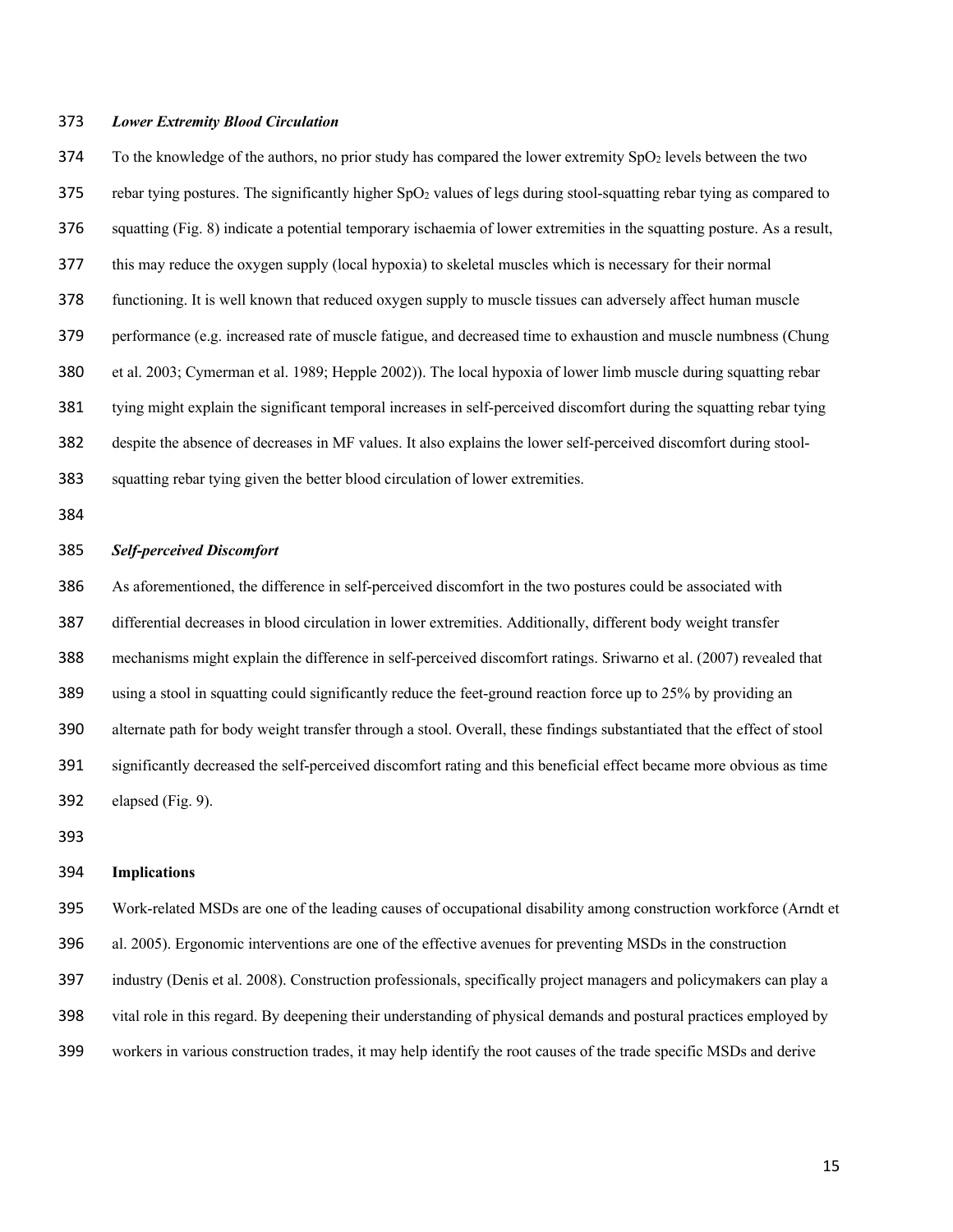new solutions to alleviate high physical workload in each trade. For instance, the current results help construction

professionals recognize a simple stool can reduce discomfort of manual rebar tying in Asian culture.

 The use of such a squatting-stool might serve even a wider construction worker community. As most Asian construction workers squat down to undertake work tasks near or at ground level (e.g. floor dismantling, tile fixing, welding and electrical works) (Fig. 10). Given the simplicity and low cost of the squatting-stool, it may have a great potential to be widely adopted among Asian construction workers.

# **[Fig. 10]**

Although the results of the current study might help alleviate the physical workload of manual rebar tying, the use of

squatting-stool should be a part of a wider management policy rather being the only strategy for managing MSDs.

Other work-related MSD management approaches such as regular muscle strengthening and stretching exercises

(Parker and Worringham 2004), postural variation, adjustment of the work schedule to make physically demanding

tasks intermittent should also be included in a broader mitigation scheme (Umer et al. 2017b). Additionally,

manufacturing alternatives such as offsite prefabrication might be considered to eliminate the need of onsite

fabrication/assembling of certain items, which demands strenuous physical work and/or awkward postures.

# **Limitations and Future Works**

 Despite our promising findings, future research is warranted. First, the biomechanical effectiveness of the squatting- stool and its acceptance/feasibility should be verified in actual rebar workers at construction sites. Second, the biomechanical and physiological effects of prolonged use of squatting-stool (three to four hours work shift) should be investigated prior to its onsite adoption. Third, the design of the squatting-stool should be refined. For example, the interviewed construction project managers suggested the legs of the stool to be modified to prevent the legs from being stuck in the rebar mesh. Other design variables of the stool (e.g. material, height, weight and foldability) should also be considered.

Although the use of the stool has resulted in significant physical and self-perceived benefits, the outcomes indicate

426 that squatting-stool rebar tying still requires large trunk flexion (mean flexion angle  $= 57^{\circ}$ ). This underpins the

necessity of improving this domain. Power tying tools may have the potential to solve this shortcoming by allowing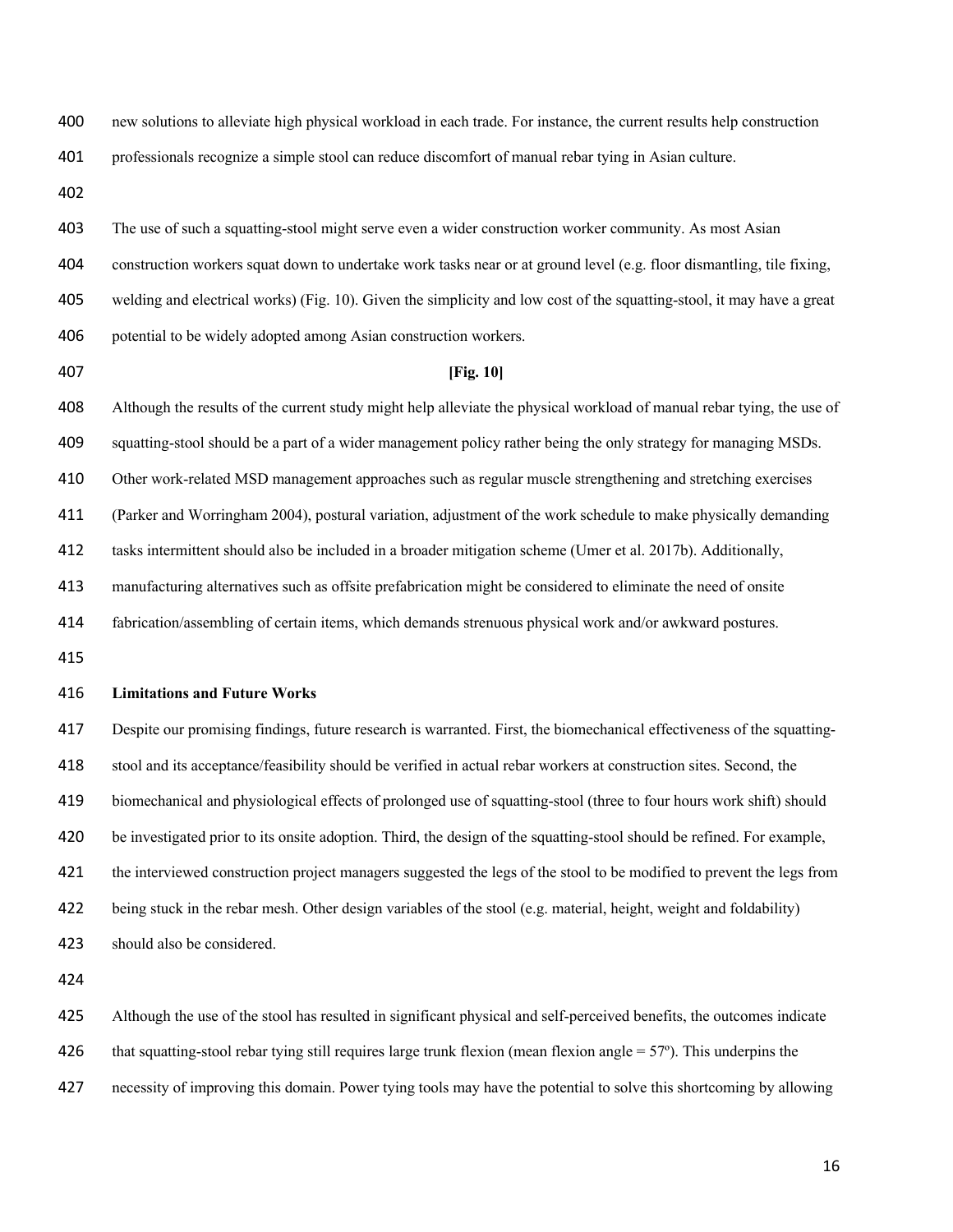rebar workers to perform rebar tying in standing (Albers and Hudock 2007; Vi 2003). However, power tying tools also have their drawbacks including higher initial cost, frequent maintenance cost, inability to handle all sizes of rebars (in terms of diameter), substantial weight, need for special tying wire, operational vibrations, and loss of productivity in case of machine breakdown (Albers and Hudock 2007; Dababneh et al. 2000; Vi 2003). It is hoped that future power tools will solve some or all of these limitations. Alternatively, semi-automatic ergonomic tools could be developed to replace electric motors with hydraulic/mechanical components so as to lower the cost and weight of these tools. Nevertheless, till then squatting-stool could serve as an interim low-cost intervention which can significantly mitigate the physical workload in manual rebar tying.

## **Conclusions**

 This was the first study to investigate the effectiveness of using a squatting-stool for manual rebar tying against squatting in Asian workers. While the results revealed similar trunk and leg muscle activity and no significant

difference in neuromuscular fatigue level of trunk and leg muscles between both rebar tying postures, stool-

squatting rebar tying demonstrated significantly better: (1) lower extremity blood circulation; (2) trunk flexion angle

(within the ISO recommended limits for static working postures); and (3) self-perceived discomfort ratings. These

encouraging findings highlight the potential prospects of such a simple and low cost intervention for Asian workers

in various construction trades (including rebar tying). Future field research is warranted to evaluate the

acceptance/feasibility of using this stool in the construction industry. Importantly, the current study highlights that it

is essential to consider both the characteristics of individual construction trades and cultures of workers in order to

derive proper task-specific ergonomic interventios for the construction industry. Given the high physical demands of

construction workers, more ergonomic studies should be conducted in the construction industry to help construction

managers and policy makers design effective mitigation strategies to reduce work-related MSDs.

#### **Data Availability Statement**

Data generated or analyzed during the study are available from the corresponding author by request.

**Acknowledgments**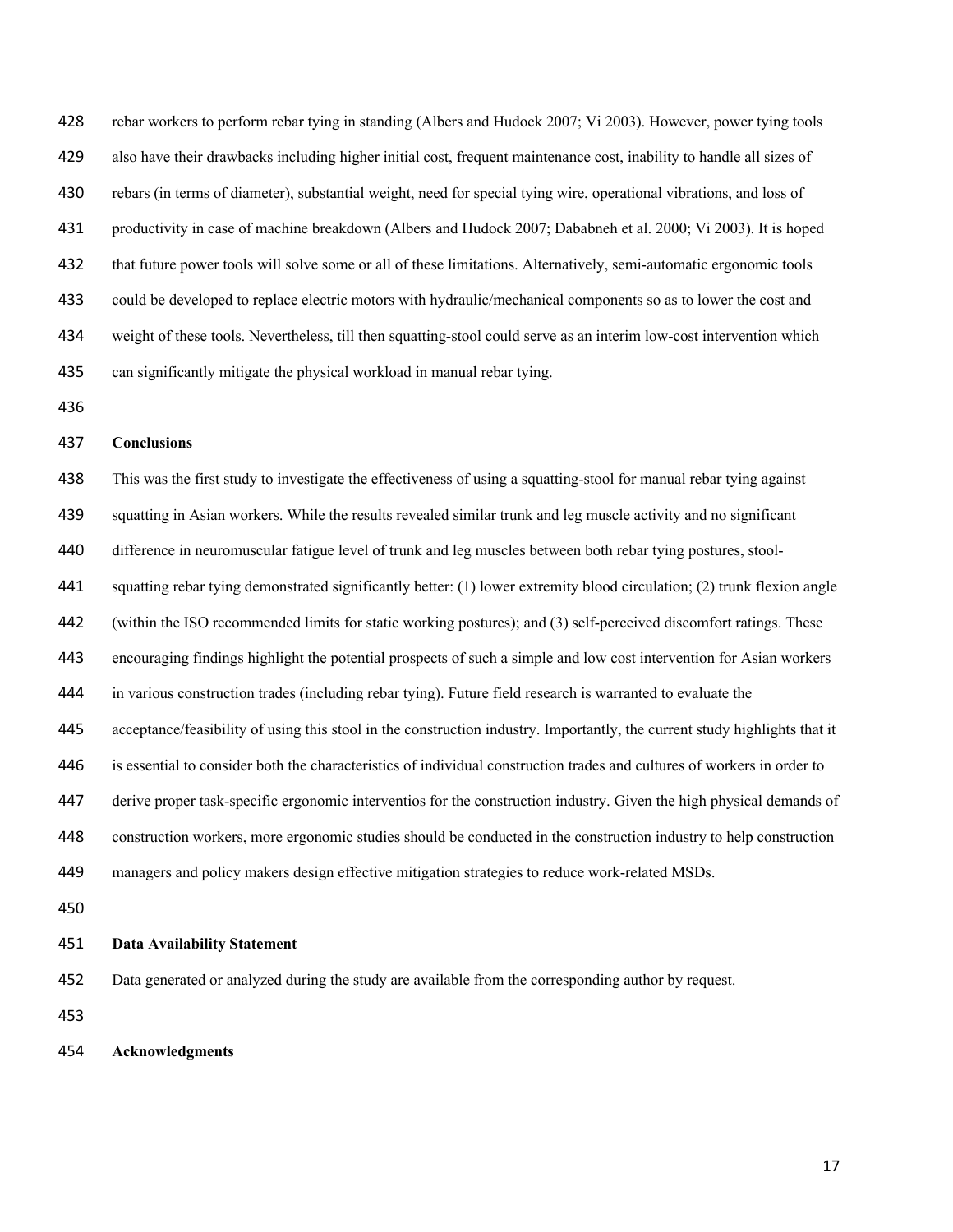- The authors would like to acknowledge the funding support of Hong Kong Construction Industry Council (CIC),
- under the project named "Waistband Enabled Construction Workers lower-back Health Monitoring System."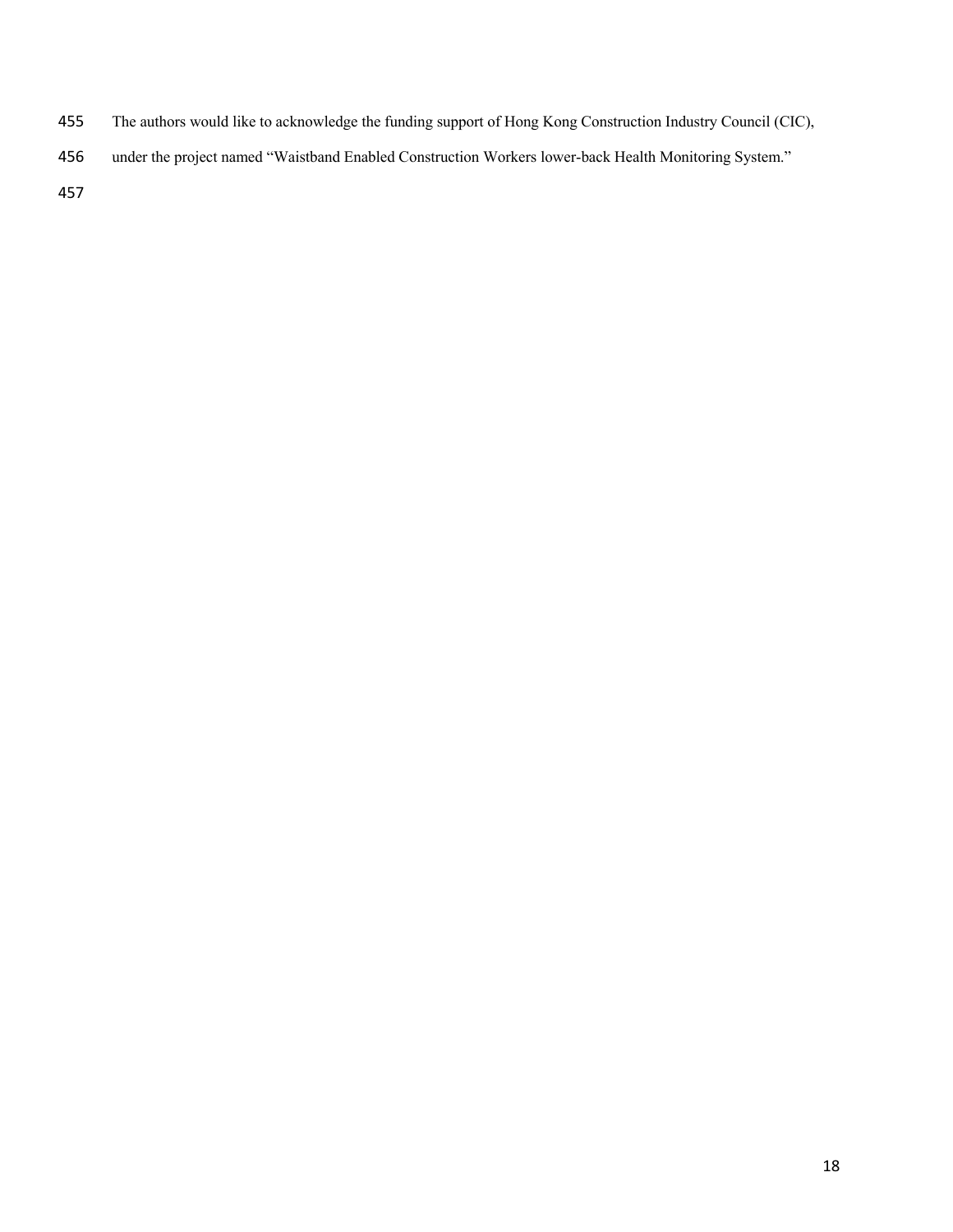## **References**

- Albers, J. T., and Hudock, S. D. (2007). "Biomechanical assessment of three rebar tying techniques." *Int J Occup Saf Ergon*., 13(3), 279–289.
- Alberta Construction Safety Association. (2009). "Lost-time claims, disabling injury claims and claim rates—2004 to 2008." < https://archive.org/details/losttimeclaimsdi2008albe> (Mar. 7, 2017).

 Arndt, V., Rothenbacher, D., Daniel, U., Zschenderlein, B., Schuberth, S., and Brenner, H. (2005). "Construction work and risk of occupational disability: a ten year follow up of 14474 male workers." *Occup Environ Med*., 62(8), 559–567.

- Basmajian, J. V., and Deluca, C. J. (1985). *Muscles alive: their functions revealed by electromyography*, Williams and Wilkins, Baltimore.
- Buchholz, B., Paquet, V., Punnet, L., Lee, D., and Moir, S. (1996). "PATH : A work sampling-based approach to ergonomic job analysis for construction and other non-repetitive work." *Appl Ergon.*, 27(3), 177–187.
- Buchholz, B., Paquet, V., Wellman, H., and Forde, M. (2003). "Quantification of ergonomic hazards for ironworkers performing concrete reinforcement tasks during heavy highway construction." *AIHA J.*, 64(2), 243–250.
- Bureau of Labor Statistics. (2015). "Nonfatal Occupational Injuries and Illnesses Requiring Days Away from Work, 2014." 〈 https://www.bls.gov/news.release/archives/osh2\_11192015.pdf〉 (Mar. 7, 2017).
- Cheng, T., Migliaccio, G. C., Teizer, J., and Gatti, U. C. (2013). "Data fusion of real-time location sensing and physiological status monitoring for ergonomics analysis of construction workers." *J. Comput. Civ. Eng.*, (JUNE), 10.1061/(ASCE)CP.1943-5487.0000222.
- Choi, S. D., Yuan, L., and Borchardt, J. G. (2014). "Critical analyses of work-related musculoskeletal disorders and." *Proceedings of the Human Factors and Ergonomics Society 58th Annual Meeting*, 1633–1637.
- Chung, M. K., Lee, I., and Kee, D. (2003). "Effect of stool height and holding time on postural load of squatting postures." *Int J Ind Ergon.*, 32(5), 309–317.
- Cymerman, A., Reeves, J. T., Sutton, J. R., Rock, P. B., Groves, B. M., Malconian, M. K., Young, P. M., Wagner, P. D., and Houston, C. S. (1989). "Operation Everest II : maximal oxygen uptake at extreme altitude." *J Appl Physiol*., 66(5), 2446–2453.
- Dababneh, A. J., Waters, T. R., Schneider, S., and Editor, C. (2000). "Ergonomics of rebar tying." *Appl Occup Environ Hyg*, 15(10), 721–727.
- Denis, D., St-Vincent, M., Imbeau, D., Jette´, C., and Nastasia, I. (2008). "Intervention practices in musculoskeletal disorder prevention : A critical literature review." *Appl Ergon*., 39(1), 1–14.
- Forde, M. S., and Buchholz, B. (2004). "Task content and physical ergonomic risk factors in construction ironwork." *Int J Ind Ergon.*, 34(4), 319–333.
- Forde, M. S., Punnett, L., and Wegman, D. H. (2005). "Prevalence of musculoskeletal disorders in union ironworkers." *J Occup Environ Hyg.*, 2(4), 203–212.
- Garg, A. (1992). "Occupational biomechanics and low-back pain." *Occup Med: State of the Art Rev*, 7(4), 609–628.

 Genaidy, A. M., Al-Shedi, A. A., and Karwowski, W. (1994). "Postural stress analysis in industry." *Appl Ergon*., 25(2), 77–87.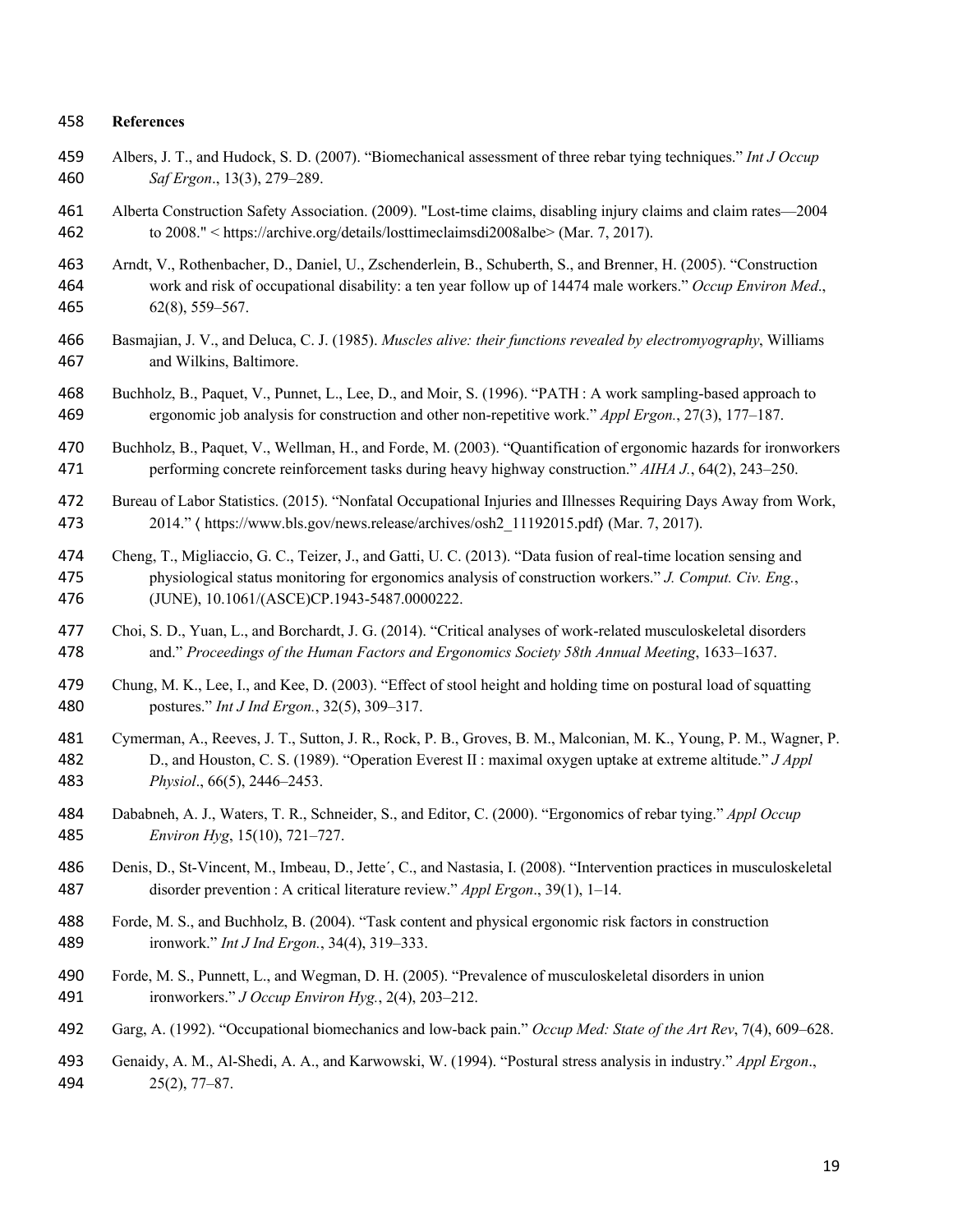- Gescheider, G. A. (1985). *Psychophysics: Method, Theory, and Application*. Lawrence Erlbaum Associates, Hillsdale, New Jersey.
- Han, S. H., Song, M., and Kwahk, J. (1999). "A systematic method for analyzing magnitude estimation data." *Int J Ind Ergon*., 23(5-6), 513–524.
- Happyback, ErgoAg Company, Aptos, California.
- Hepple, R. T. (2002). "The role of O2 supply in muscle fatigue." *Can. J. Appl. Physiol.*, 27(1), 56–69.
- Horta, M., Camanho, A. S., Johnes, J., and Johnes, G. (2013). "Performance trends in the construction industry worldwide : an overview of the turn of the century." *J. Product. Anal*., 39(1), 89–99.
- Inyang, N., Al-Hussein, M., El-Rich, M., and Al-Jibouri, S. (2012). "Ergonomic analysis and the need for its integration for planning and assessing construction tasks." *J Constr Eng Manag.*, 10.1061/(ASCE)CO.1943- 7862.0000556.
- ISO. (2006). "Ergonomics-evaluation of static working postures." *ISO 11226:2000*, Geneva.
- 507<br>508 Jung, H. S., and Jung, H.-S. (2008). "Evaluation of proper height for squatting stool." *Ergonomics*, 51(5), 671–690.
- Kasahara, S., Ebata, J., and Takahashi, M. (2007). "Analysis of the repeated one-leg heel-rise test of ankle plantar flexors in manual muscle testing." *J Phys Ther Sci*., 19(4), 251–256.
- Kivimäki, J., Riihimäki, H., and Hänninen, K. (1992). "Knee disorders in carpet and floor layers and painters." *Scand J Work Env Heal*., 18(5), 310–316.
- Lehtola, M. M., Molen, H. F. Van Der, Lappalainen, J., Hoonakker, P. L. T., Hsiao, H., Haslam, R. A., Hale, A. R., and Verbeek, J. H. (2008). "The effectiveness of interventions for preventing injuries in the construction industry: A systematic review." *Am J Prev Med.*, 35(1), 77–85.
- Lotz, C. A., Agnew, M. J., Godwin, A. A., and Stevenson, J. M. (2009). "The effect of an on-body personal lift assist device (PLAD) on fatigue during a repetitive lifting task." *J Electromyogr Kinesiol*., 19(2), 331–340.
- McGill, S. M., Hughson, R. L., Parks, K., Mcgill, S. M., Hughson, R. L., and Lumbar, K. P. (2000). "Lumbar erector spinae oxygenation during prolonged contractions : implications for prolonged work." *Ergonomics*, 43(4), 486–493.
- McGill, S. M., and Kippers, V. (1994). "Transfer of loads between lumbar tissues during the flexion-relaxation phenomenon." *Spine*, 19(19), 2190–2196.
- Neumann, W. P., Wells, R. P., Norman, R. W., Andrews, D. M., Frank, J. W., Shannon, H. S., and Kerr, M. S. (1999). "Comparison of four peak spinal loading exposure measurement methods and their association with low-back pain." *Scand J Work Env Heal*., 25(5), 404–409.
- Noraxon MR3.8 [Computer software]. Noraxon, Redmond, Washington, DC.
- Ogata, K., and Whiteside, L. A. (1982). "Effects of external compression on blood flow to muscle and skin." *Clin Orthop Relat Res*., Aug(168), 105–107.
- Ontario Data: 1994–1998, "Non-traumatic musculoskeletal injury by construction rate group." Workplace Safety and Insurance Board of Ontario Data: 1994–1998.
- Österberg, U., Svantesson, U., Takahashi, H., and Grimby, G. (1998). "Torque, work and EMG development in a heel-rise test." *Clin Biomech*., 13(4-5), 344–350.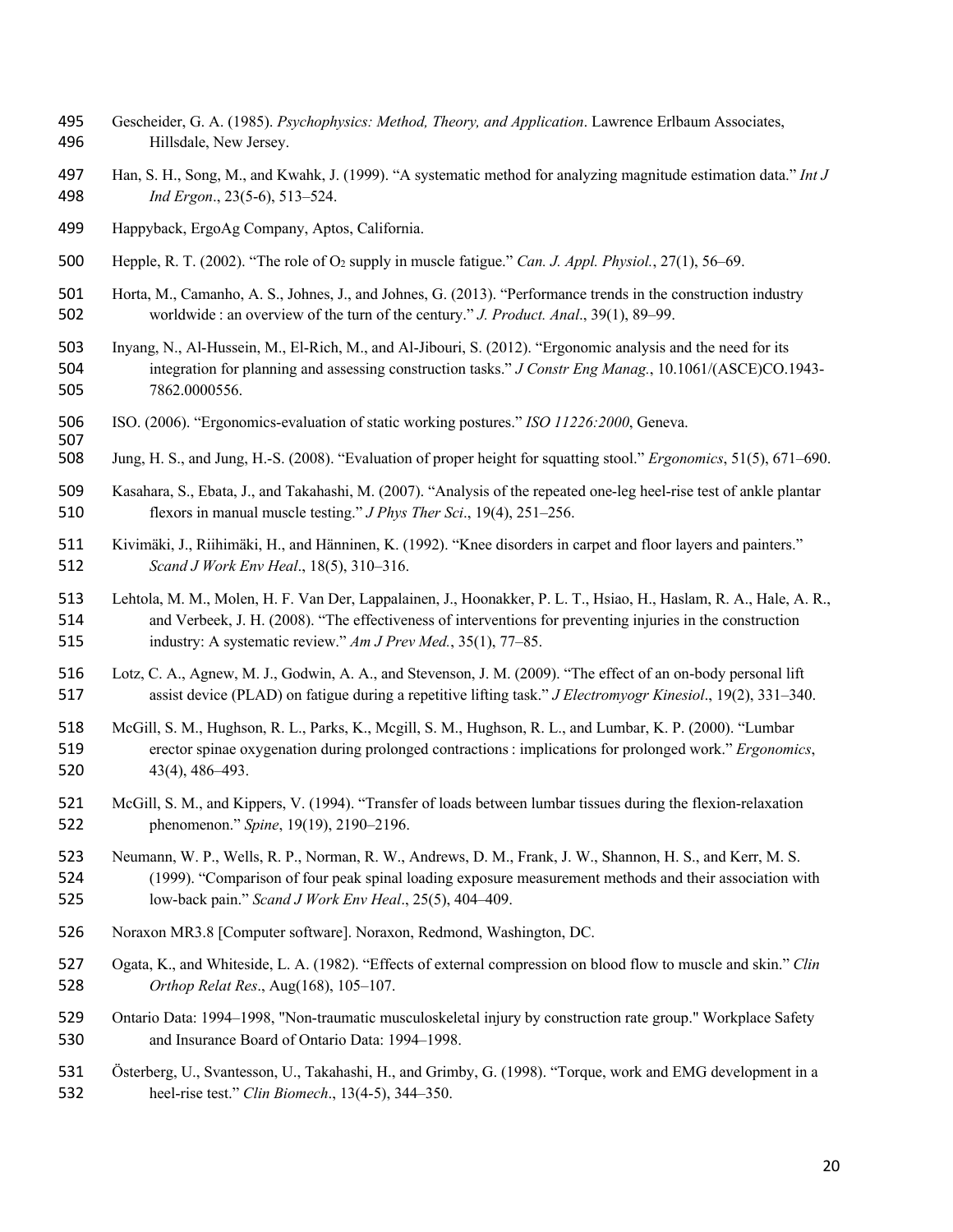- Pandey, V., Chakraborty, T., and Mukhopadhyay, S. (2012). "Prevalence of musculoskeletal disorders, levels of physical activity and perceived quality of life amongst construction site managers in Mumbai: A case study." *Work*, 43(4), 447–451.
- 536 Parker, T., and Worringham, C. (2004). "Fitness for work in mining: Not a "one size fits all" approach."<br>537 (http://eprints.qut.edu.au/1039/1/Fitness for Work in Mining.pdf) (Dec. 13, 2016)
- 〈http://eprints.qut.edu.au/1039/1/Fitness\_for\_Work\_in\_Mining.pdf〉 (Dec. 13, 2016)

- Rinder, M. M., Genaidy, A., Salem, S., Shell, R., and Karwowski, W. (2008). "Interventions in the construction industry : A systematic review and critical appraisal." *Hum Factors Ergon Manuf*., 18(2), 212–229.
- Saari, J., Wickström, G., Saari, J., and Wickstrom, G. (1978). "Load on back in concrete reinforcement work." *Scand J Work Env Heal*., 4(1), 13-19.
- Schneider, S., and Susi, P. (1994). "Ergonomics and construction: a review of potential hazards in new construction." *Am Ind Hyg Assoc J*., 55(7), 635–649.
- *SENIAM (2005), Surface ElectroMyoGraphy for the Non-Invasive Assessment of Muscles* . Netherlands. 〈http://www.seniam.org/〉 (Dec. 13, 2016)
- Shirado, O., Ito, T., Kaneda, K., and Strax, T. E. (1995). "Flexion-relaxation phenomenon in the back muscles." *Am J Phys Med Rehabil.*, 74(2), 139-144.
- Silverstein, B., and Kalat, J. (1999). "Non-Traumatic Soft Tissue MSDs, 1990–1997 . Safety and Health Assessment and Research for Prevention (SHARP)."*,* Program Report #40- 3-99, Washington State Department of Labor & Industries.
- Skobelkin, O. K., Kozlov, V. I., Litwin, G. D., Builin, V. A., Gurovo, O. A., and Azizov, G. A. (1990). "Blood microcirculation under laser physio-and reflexotherapy in patients with lesions in vessels of low extremities." *Laser Ther.*, 2(2), 69–77.
- Solomonow, M., Baratta, R. V, Banks, A., Freudenberger, C., and Zhou, B. H. (2003). "Flexion relaxation response to static lumbar flexion in males and females." *Clin Biomech*., 18(4), 273–279.
- SPSS 19.0 [Computer software]. IBM Corporation, Armonk, NY.
- Sriwarno, A. B., Shimomura, Y., Iwanaga, K., and Katsuura, T. (2007). "The influence of different lower seat height on the muscular stress during squatting for a ground level job." *J Hum Ergol (Tokyo)*., 36(1), 25–33.
- Sullivan, P. B. O., Grahamslaw, K. M., Kendell, M., Lapenskie, S. C., Moller, N. E., and Richards, K. V. (2002). "The effect of different standing and sitting postures on trunk muscle activity in a pain-free population." *Spine*, 27(11), 1238–1244.
- Sullivan, P. B. O., Dankaerts, W., Burnett, A., Chen, D., Booth, R., Carlsen, C., and Schultz, A. (2006). "Evaluation of the flexion relaxation phenomenon of the trunk muscles in sitting." *Spine*, 31(17), 2009–2016.
- Thun, M., Tanaka, S., Smith, A. B., Halperin, W. E., Lee, S. T., Luggen, M. E., and Hess, E. V. (1987). "Morbidity from repetitive knee trauma in carpet and floor layers." *Br J Ind Med*., 44(9), 611–620.
- Ulrey, B. L., and Fathallah, F. A. (2013). "Effect of a personal weight transfer device on muscle activities and joint flexions in the stooped posture." *J Electromyogr Kinesiol.*, 23(1), 195–205.
- Umer, W., Antwi-Afari, M. F., Li, H., Szeto, G. P., and Wong, A. Y. (2017a). "The global prevalence of
- musculoskeletal disorders in the construction industry: A systematic review and meta-analysis." (*under review*)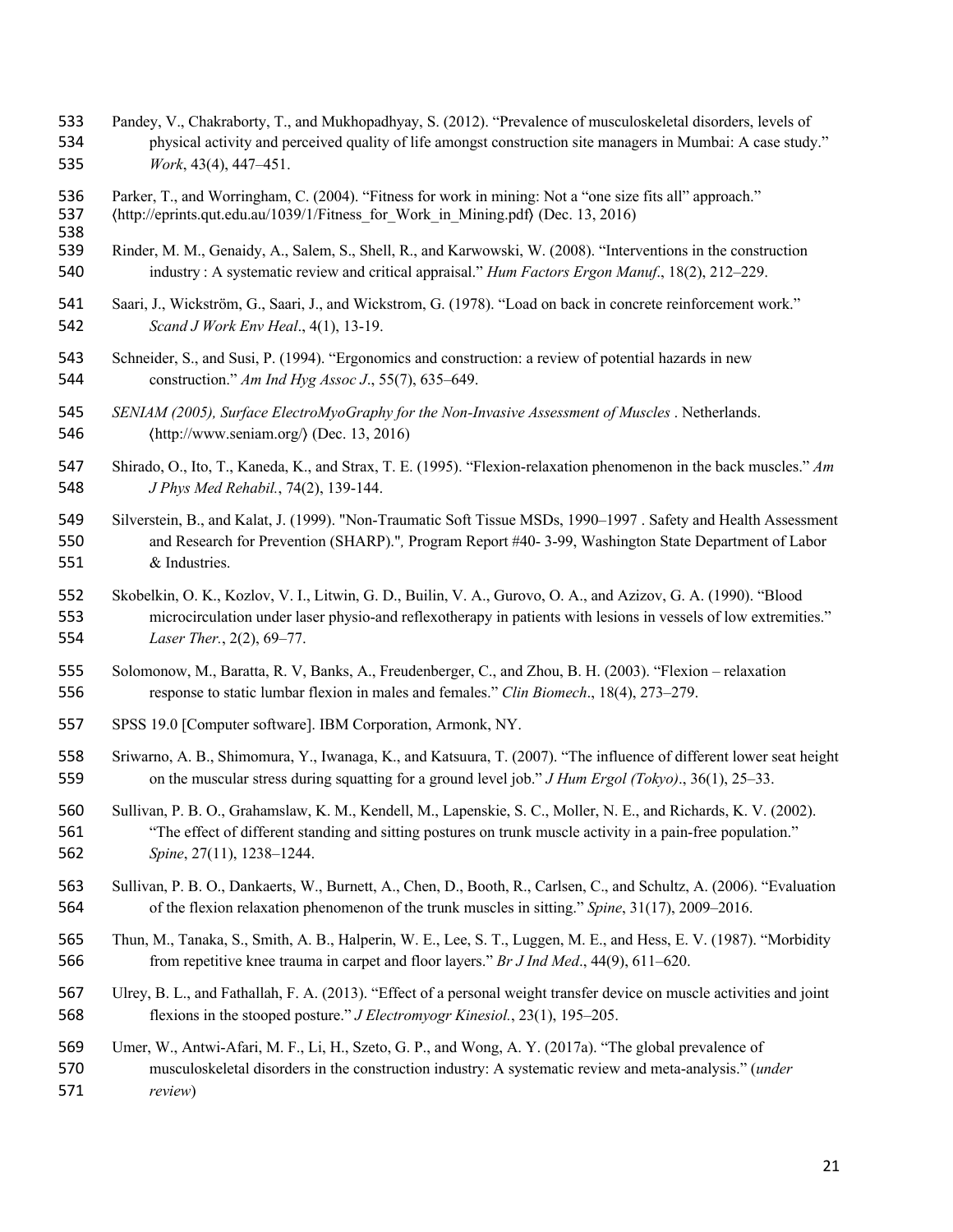- Umer, W., Li, H., Szeto, G. P. Y., and Wong, A. Y. L. (2017b). "Identification of biomechanical risk factors for the development of lower-back disorders during manual rebar tying." *J Constr Eng Manag.*, 10.1061/(ASCE)CO.1943-7862.0001208.
- 575 van der Molen, H. F., Sluiter, J. K., and Frings-Dresen, M. H. W. (2009). "The use of ergonomic measures and<br>576 unusculoskeletal complaints among carpenters and pavers in a 4.5-year follow-up study." *Ergonomics*, 52 musculoskeletal complaints among carpenters and pavers in a 4.5-year follow-up study." *Ergonomics*, 52(8), 954–963.
- Vi, P. (2003). "Reducing risk of musculoskeletal disorders through the use of rebar-tying machines." *Appl Occup Environ Hyg*., 18(9), 649–654.
- Wang, D., Dai, F., and Ning, X. (2015). "Risk assessment of work-related musculoskeletal disorders in construction : State-of-the-art review." *J Constr Eng Manag.*, 10.1061/(ASCE)CO.1943-7862.0000979.
- Weinstein, M. G., Hecker, S. F., Hess, J. A., and Kincl, L. (2007). "A roadmap to diffuse ergonomic innovations in the construction industry: There is nothing so practical as a good theory." *Int. J. Occup. Environ. Health*, 13(1), 46–55.
- Welch, L. S., Haile, E., Boden, L. I., and Hunting, K. L. (2009). "Musculoskeletal disorders among construction roofers—physical function and disability." *Scand J Work Env. Heal.*, 35(1), 56–63.
- West, G. H., Dawson, Ã. J., Teitelbaum, C., Novello, R., Hunting, K., and Welch, L. S. (2016). "An analysis of permanent work disability among construction sheet metal workers." *Am J Ind Med.*, 59(3), 186–195.
- Wim A., Bonga, G. J. J., Verkerke, A. L. H., and Verkerke, G. J. (1993). "EMG median power frequency in an exhausting exercise." *J Electromyogr Kinesiol*., 3(4), 214–220.
- Wong, A. Y. L., Parent, E. C., Dhillon, S. S., Prasad, N., and Kawchuk, G. N. (2015). "Do participants with low back pain who respond to spinal manipulative therapy differ biomechanically from nonresponders, untreated controls or asymptomatic controls?" *Spine*, 40(17), 1329–1337.
- Xie, Y., Szeto, G. P. Y., Dai, J., and Madeleine, P. (2015). "A comparison of muscle activity in using touchscreen smartphone among young people with and without chronic neck–shoulder pain." *Ergonomics*, 28, 1–12.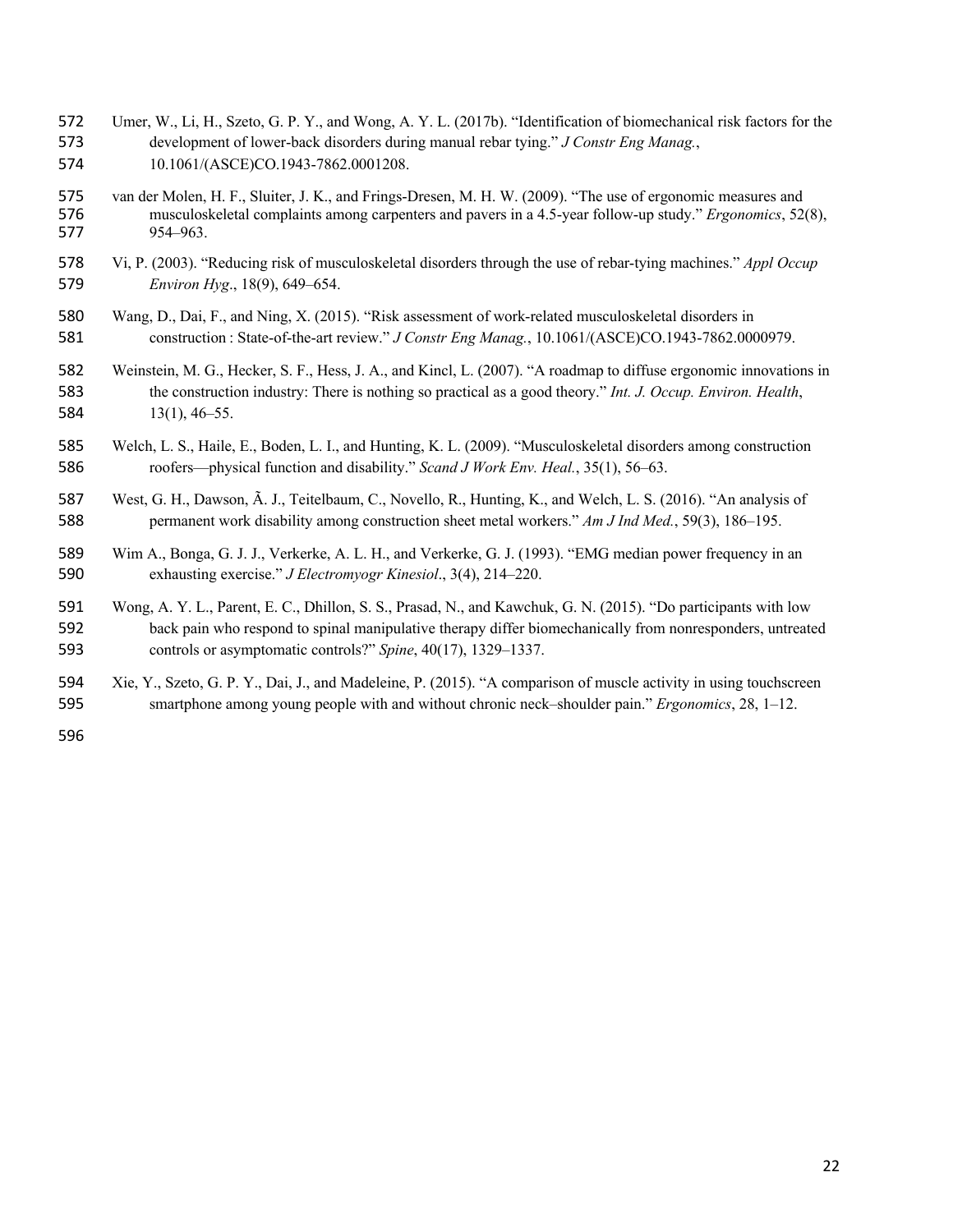- **Fig. 1.** Attachment of a stool to the trousers using self-adhesive Velcro straps
- **Fig. 2.** Experimental flowchart
- Note: sEMG = surface electromyography; MF = median frequency
- **Fig. 3.** Performance of reference isometric contractions (RICs) for the muscles under study
- **Fig. 4.** sEMG and motion sensors` placement on various body parts
- 602 Note: T4, T12 and S1 refers to body landmarks of various spinal levels; LES = lumbar erector spinae; MultF =
- multifidus; for lumbar erector spinae (a), the electrodes were placed at L3 level of lumbar spine (5cm laterally from
- midline); for multifidus, electrodes were placed along the line joining caudal tip posterior iliac spine to L1-L2 joint
- (2cm laterally from midline at L5 level); for rectus femoris (b), at 50% of the line distance formed by joining
- anterior iliac spine and superior part of patella; for gastrocnemius lateralis (c), at one third of the line length formed
- by joining the head of fibula and the heel and at the most prominent bulge of the muscle for gastrocnemius medialis
- muscles (SENIAM 2005).
- **Fig. 5.** Muscles` activity comparison between two rebar tying postures for average activation levels (50% APDF)
- 610 Note:  $*$  indicates  $p < 0.05$ ; RIC = reference isometric contraction; bars indicate standard deviation
- **Fig. 6.** Pre and post-task normalized median frequency analysis for the two rebar tying postures
- 612 Note:  $MF =$  median frequency; Lt= left side muscle; Rt= right side muscle; bars indicate standard deviation
- **Fig. 7.** Comparison of spinal flexion variables
- 614 Note:  $*$  indicates  $p < 0.05$ ; bars indicate standard deviation
- **Fig. 8.** Comparison of blood oxygen saturation levels (SpO2)
- 616 Note:  $*$  indicates  $p < 0.05$ ; APDF = amplitude probability distribution function
- **Fig. 9.** Normalized self-perceived discomfort ratings comparison between the two postures
- 618 Note: where  $*$  indicates  $p < 0.05$ ; bars indicate standard deviation
- **Fig. 10**. Other construction tasks requiring squatting postures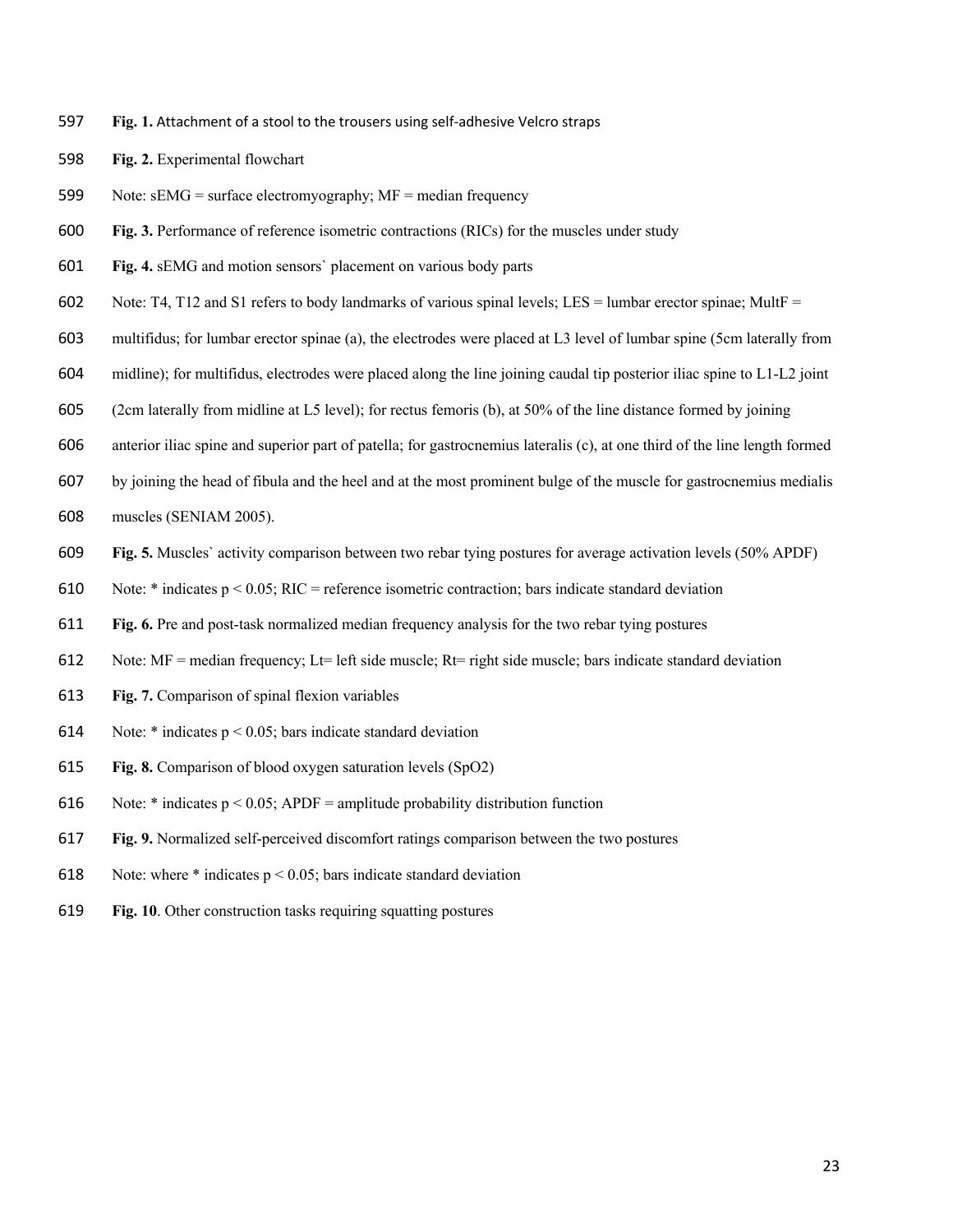| 620 | <b>Table 1.</b> Summary of the statistical tests conducted in the current study |  |  |  |
|-----|---------------------------------------------------------------------------------|--|--|--|
|-----|---------------------------------------------------------------------------------|--|--|--|

| Variables under<br>consideration | <b>Statistical tests conducted</b>                                       | Objectives of the tests                                                                                                |
|----------------------------------|--------------------------------------------------------------------------|------------------------------------------------------------------------------------------------------------------------|
| Muscle activity                  | Paired t-tests (with FDR correction)                                     | To identify changes in muscle<br>activations between the two rebar-<br>tying postures                                  |
| MF (sEMG)                        | One-way repeated measures ANOVA,<br>paired t-tests for post-hoc analysis | To quantify post-task muscle fatigue                                                                                   |
| Spinal flexion angles            | Paired t-tests (with FDR correction)                                     | To compare trunk flexion angles<br>during rebar tying                                                                  |
| $SpO2$ levels                    | Paired t-tests (with FDR correction)                                     | To quantify temporal changes in $SpO2$<br>levels of lower limbs during rebar<br>tying                                  |
| Self-perceived discomfort        | Two-way repeated measures ANOVA,<br>paired t-tests for post-hoc analysis | To compare the self-perceived<br>discomfort levels of the two postures<br>at various time points during rebar<br>tying |

621 Note: MF = median frequency;  $sEMG$  = surface electromyography;  $SpO<sub>2</sub>$  refers to blood oxygen saturation levels; 621<br>622<br>623

- $622$  FDR = false detection rate; ANOVA = analysis of variance
-